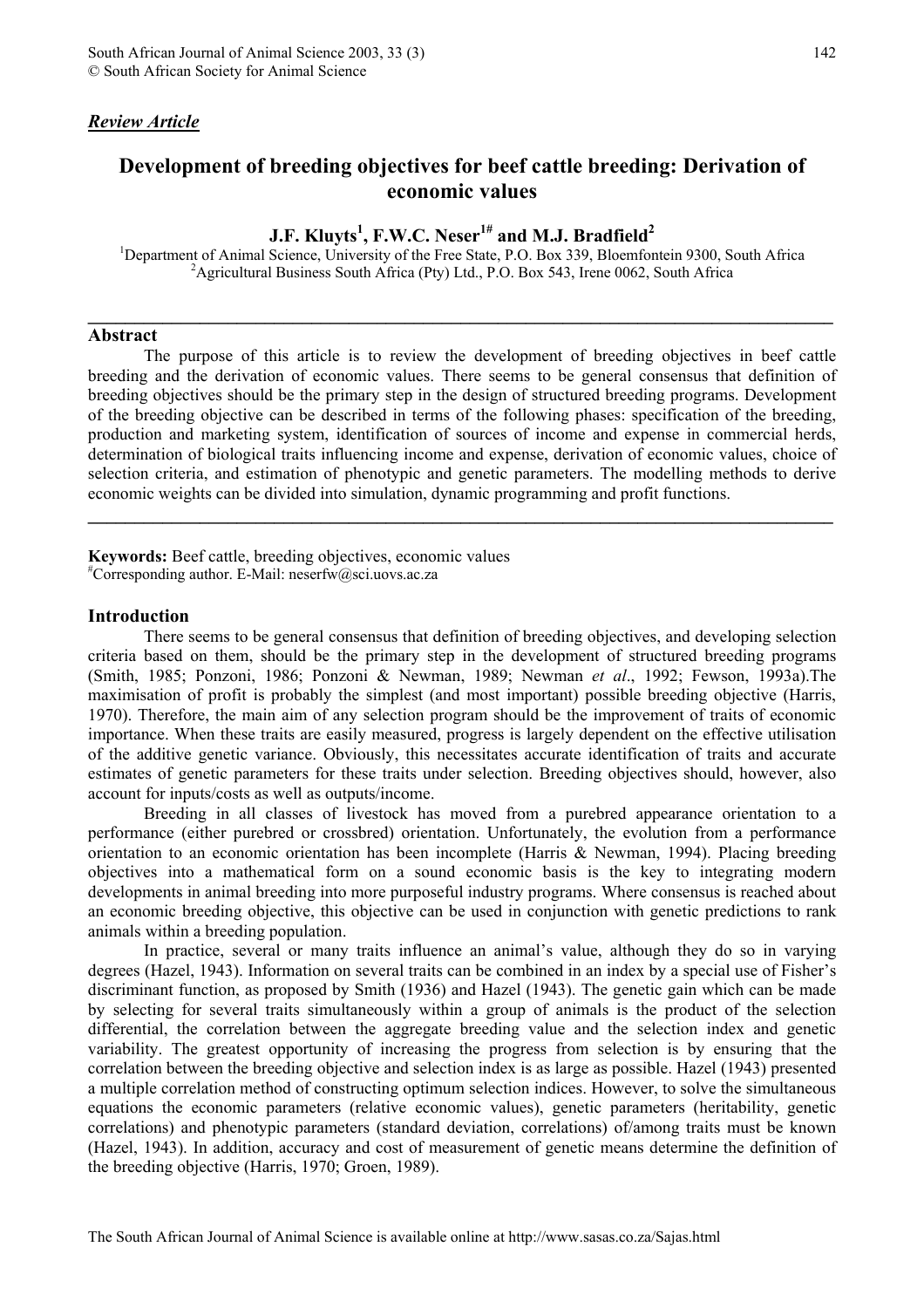Although performance recording of beef cattle has been in operation for over 40 years in South Africa, breeding objectives and multitrait selection indices have not yet been implemented in the livestock industry. However, over the last decades several foreign scientists have studied the theory of breeding objectives and applied the principles to beef cattle breeding. The purpose of this article is, therefore, to review the development of breeding objectives and the derivation of economic values.

#### **Breeding objective / Economic selection index**

When selection is applied to the improvement of the economic value of the animal, it is generally applied to several traits simultaneously (Hazel, 1943; Falconer & Mackay, 1996). When these traits differ in variability, heritability, economic importance, and in the correlation among their phenotypes and genotypes, index selection has been more effective than independent culling levels or sequential selection (Hazel  $\&$ Lush, 1943; Hazel *et al*., 1994). With index selection, selection is applied simultaneously to all the component traits together, with an appropriate weight being given to each trait according to its relative economic importance, its heritability and the genetic and phenotypic correlations among the different traits (St-Onge *et al*., 2002).

Therefore, with simultaneous selection for several traits (characters), the objective is to achieve maximum genetic progress toward a stated economic goal (Du Plessis & Roux, 1999) or to improve the net merit (Weigel *et al*., 1995; Wilton *et al*., 1998), economic efficiency (Dekkers, 1991) or the aggregate breeding value of animals. The aggregate breeding value represents a fundamental concept, the breeding objective, which is seldom fully implemented in livestock breeding industries (Harris & Newman, 1994). The breeding objective or goal towards which breeders are progressing, is a particular combination of weighing factors (economic weights) and genetic information (estimated breeding values, EBV's) of all the characters to be improved (Falconer & Mackay, 1996; Bourdon, 1997). Since change in breeding objectives requires time, these objectives should be defined according to future market values rather than historical data (Harris & Freeman, 1993). When the objective is maximum improvement in economic merit, the index can appropriately be called an economic selection index (Gibson & Kennedy, 1990). If the economic values of traits of economic importance are linear functions of the trait values, the optimum selection index can be derived as a simple function of the genetic and phenotypic (co)variance matrices, and the vector of economic weights (Hazel, 1943; Pasternak & Weller, 1993). Assigning monetary values to the characters is, however, not necessarily the best method of improvement (Falconer & Mackay, 1996).

Henderson (1963), as quoted by Harris & Newman (1994), noted that in Hazel's (1943) approach, optimum selection toward a breeding objective:

$$
H = \sum_{1}^{n} a_i G_i
$$
 (1)

requires selection on an index or criterion (which correlates best with H):

$$
I = \sum_{i=1}^{n} (b_i X_i)
$$
 (2)

where H = aggregate breeding value,  $a_i$  = economic weight for trait i,  $G_i$  = breeding value for trait i, I = selection index,  $b_i$  = a selection index weighing factor,  $X_i$  = a phenotypic measure and n = number of traits. In matrix notation the unrestricted index would be  $I = \mathbf{b}^{\prime} \mathbf{X}$ , where **X** is a n x 1 vector of sources of information, **b** is a n x 1 vector of weighing factors. The elements of **b** are chosen as to maximise genetic gain in a total (aggregate) breeding value or breeding objective defined as  $A_T = v'a$ , where v is a m x 1 vector of economic values (weights) and **a** is a m x 1 vector of breeding values for the traits in the breeding objective. The optimum set of selection index coefficients is those which maximise the correlation  $(r_H)$  or minimise the squared deviation between the selection index and the aggregate genotype (breeding objective) (Weller, 1994). Hazel (1943) showed that maximum  $r<sub>HI</sub>$  is achieved when **Pb** = **Gv**. Selection index weights are then calculated as  $\mathbf{b} = \mathbf{P}^{-1}$  **Gv**, where **G** is a n x m genetic variance – covariance matrix for m traits affecting profitability and n correlated indicator traits and incorporates the additive genetic relationships between sources of information; **P** is a n x n phenotypic (co)variance matrix of correlated indicator traits; and **v** is a n x 1 vector of relative economic values (Cunningham *et al*., 1970; James, 1982; Gibson & Kennedy, 1990; Fewson, 1993b; MacNiel *et al*., 1994).

A useful modification developed by C. R. Henderson was the separated application of the selection index in two steps (Hazel *et al*., 1994). The first step is the estimation of individual breeding values, through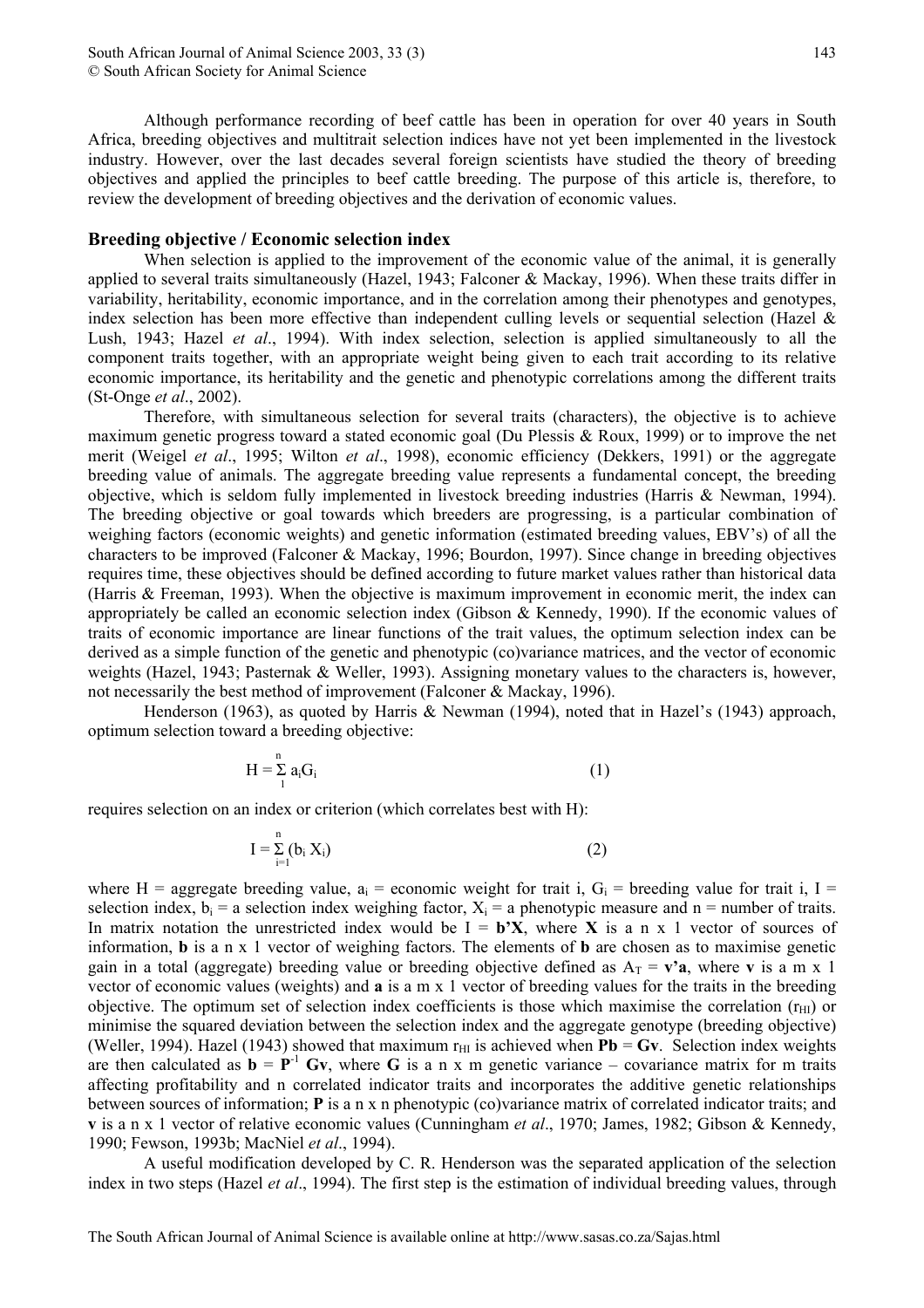multitrait analysis, for each trait included in the definition of the aggregate breeding value. The second step is application of the relative economic weights. This separation has two important advantages. It permits use of the most complex and accurate Best Linear Unbiased Prediction (BLUP) techniques to estimate individual breeding values for each index trait, including adjustment for differing amounts of information and then allows the economic weights applied to vary with differing selection objectives, depending upon how different breeds are used in a breeding system or the particular production and marketing system, without recalculating breeding values.

A clear distinction should be made between the traits in the breeding objective and the characters used as selection criteria (Ponzoni & Newman, 1989). Traits that appear in the breeding objective should be those that are economically important and therefore directly linked to the costs and returns of the production situation. By contrast, the selection criteria are the characters used in the estimation of the breeding values of animals. For example, lean percentage may be a breeding objective, and ultrasonically measured backfat thickness a selection criterion. Scrotal circumference, which has as such no economic value, may be the criterion for male and female fertility which are economically very important. It is obvious that some traits might affect profitability in one market but not in another. The greatest economic value to commercial cowcalf producers (weaner market) is increased weaning rate (maternal and reproductive characteristics) and weaning weight (pre-weaning growth). Feeders, on the other hand, are more interested in post-weaning growth and consumption characteristics. Furthermore, consumer judgments of product quality such as tenderness, flavour and juiciness have no value to the commercial cow-calf producer who is not compensated for them (Melton, 1995). Troublesome traits (difficult or expensive to measure) in the breeding objective are often replaced with indicator traits. Food intake is an example of a trait that has often been left out of the breeding objectives for grazing beef cattle because it is extremely difficult to measure. The breeding objective should describe how well animals suit a particular production purpose, a given market and environment. It is, therefore, obvious that breeding objectives will differ in different situations but the basic principle will remain the same and that is to maximise profit.

Using a breeding objective has several advantages (Barwick *et al*., 1991):

- It will enable breeders to use the combination of EBV's that gives them most (total) genetic progress for their particular situation. These EBV's are the potential selection criteria. The importance of individual EBV's (traits) does depend on the breeding objective.
- It will enable breeding to be targeted for specific markets. The ability and capacity to target specific markets successfully is, however, not an easy process (McDaniel & Darden, 1987; Thompson  $\&$ Strickland, 1999).
- It will enable EBV's to be used more efficiently and enhances the value of existing EBV's by relating their interpretation to farm profit (Charteris *et al*., 1998).
- It will have financial rewards throughout the whole industry.

The beef cattle industry has a history of chasing and promoting maximum values (e.g. maximum weight). Yet, according to Beilharz *et al*. (1993), when environmental resources are limited, all major components of fitness are naturally selected towards intermediate optimal values. As all morphological features of a phenotype, its development, growth and actions of movement require environmental resources, this situation applies to most characters, not only to components of fitness. Therefore, almost every quantitative trait in any species has an intermediate optimum (Crow, 1986). Saying that breeding should be for an optimum rather than a maximum is just another way of saying that selection should be in a balanced way (Barwick *et al*., 1991). This brings up the question, what is the balance that is needed between traits for maximum profitability (i.e. the breeding objective)?

Ponzoni & Newman (1989) developed a sequential procedure to derive breeding objectives for domestic livestock. Development of the breeding objective can be described in terms of the following phases. The first four phases concern economic aspects while the last two are genetic in nature:

- Specification of the breeding, production and marketing system.
- Identification of sources of income and expense in commercial herds.
- Determination of biological traits influencing income and expense.
- Derivation of the economic values of each trait.
- Choice of selection criteria.
- Estimation of phenotypic and genetic parameters.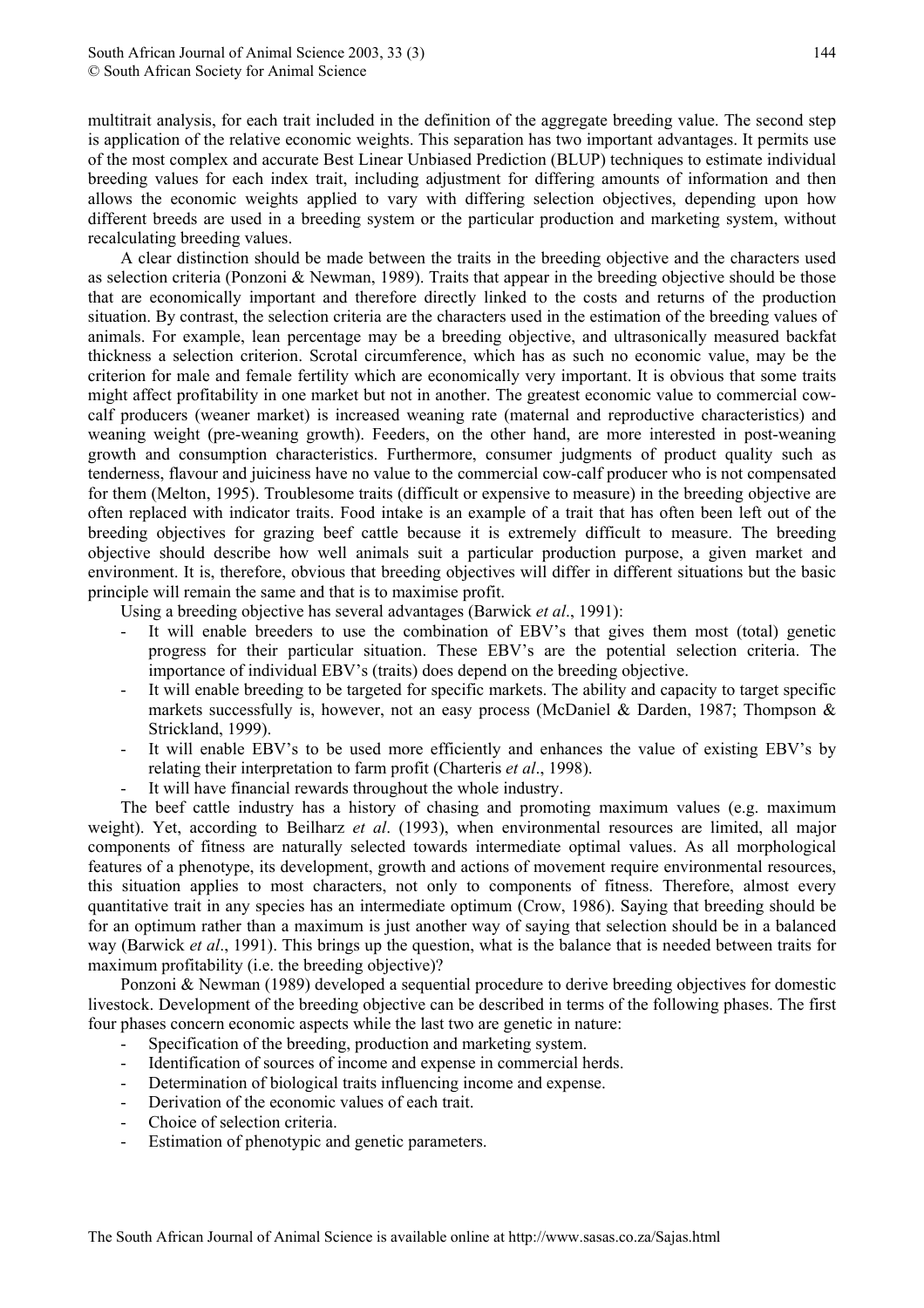#### **Breeding, production and marketing system**

Specifying the breeding system involves defining the role of the breed (for which the breeding objective is being defined) in the production system (Ponzoni & Newman, 1989). In broad terms the roles could be general purpose, maternal line or terminal sire line. The role of the breed influences the amount of genes present in the various segments of the production system.

Specification of the production and marketing system involves the description of how animals are fed and managed, the age composition of the herd, the replacement policy and ages of animals at marketing and slaughter (Newman *et al*., 1992). Defining herd composition aids in identifying age and numerical distribution of the herd, the number of replacements required each year, the number of animals of all classes available for marketing each year, and is required in the calculation of the economic values as not all traits are expressed with the same frequency or at the same time. A particular problem that arises is that a bull never expresses his genotype for all traits (e.g. days to calving, milk production) and that in his descendants the traits may be expressed quite unequally. Therefore, a standard unit of expression for a trait under consideration was defined by McClintock & Cunningham (1974) as one expression of a trait in the progeny in the year in which the mating (insemination) took place. The unit used was a single mating or insemination, which may lead to either a male or female offspring. If the former, it will result in a single expression of his genotype (e.g. weaning weight). If the later, it may result in several expressions of his genotype in the daughter (e.g. milk production) and the possibility of further expressions of all his traits in grand progeny and more remote descendants. Therefore, the value of a unit of genetic superiority for a trait, as realized through one mating, depends on the economic value per unit of superiority and the number of times that superiority is expressed. Factors which determine the numbers of standard units of expression of an animal's genotype for different traits following one successful mating (insemination) are:

- The probability that the mating results in a female offspring and she is kept for breeding purposes. This factor is a function of the population structure (e.g. cow replacement rate).
- The degree of relationship of the animal to the descendants in which his/her genotype is expressed. If we limit consideration to additive genetic merit, the contribution of a parent to a descendant's genotype, is halved for each generation separating the parent from the particular descendant.
- The number of years separating each such expression from the year in which the mating took place.
- The number of years after the mating/insemination that is taken into account.

The third and fourth factors both concern the displacement in time of the expression of an animal's genotype. The basis of the procedure is that deferred returns are worth less than the same returns now. It was viewed by McClintock & Cunningham (1974) as compound interest in reverse and they called the procedure the discounted gene flow technique. Therefore, traits such as birth weight, weaning weight, etc. are expressed only once if the progeny is male. However, if the resultant progeny is female and is kept for breeding purposes, the traits will be expressed repeatedly in all her descendants.

One can assume that a hierarchical structure exists in the South African beef cattle industry (Van Zyl, 1983; Kluyts, 1993). Stud (elite) or bull breeding herds, multiplier herds and commercial herds can be distinguished. Most genetic improvement arises from the breeding herds (seedstock sector). This genetic improvement is replicated in the multiplier herds that serve the commercial sector. The commercial herds produce virtually all of the product (meat), but they are dependent on the breeding herds for permanent genetic improvement. This multilevel structure suggests that genetic improvement made in the seedstock sector should be directed toward its use in the commercial sector to satisfy consumer demands. However, in a conventional industry, improvement in the breeder's economic benefit is a major incentive for selection strategies to change (Howarth & Goddard, 1998). Likewise, economic signals indicating consumer desires should migrate from consumers to seedstock producers (MacNiel, *et al*., 1994).

#### **Identification of sources of income and expense**

The identification of sources of income and expense in commercial herds enables the development of a profit equation (P = I – E), where profit (P) is a function of income (I) and expense (E) (Ponzoni  $\&$ Newman, 1989). Amer & Fox (1992) formulate a profit equation of the general form as:

$$
\pi = f(\mathbf{X} \mathbf{P} \mathbf{C}_v \mathbf{C}_f) \tag{3}
$$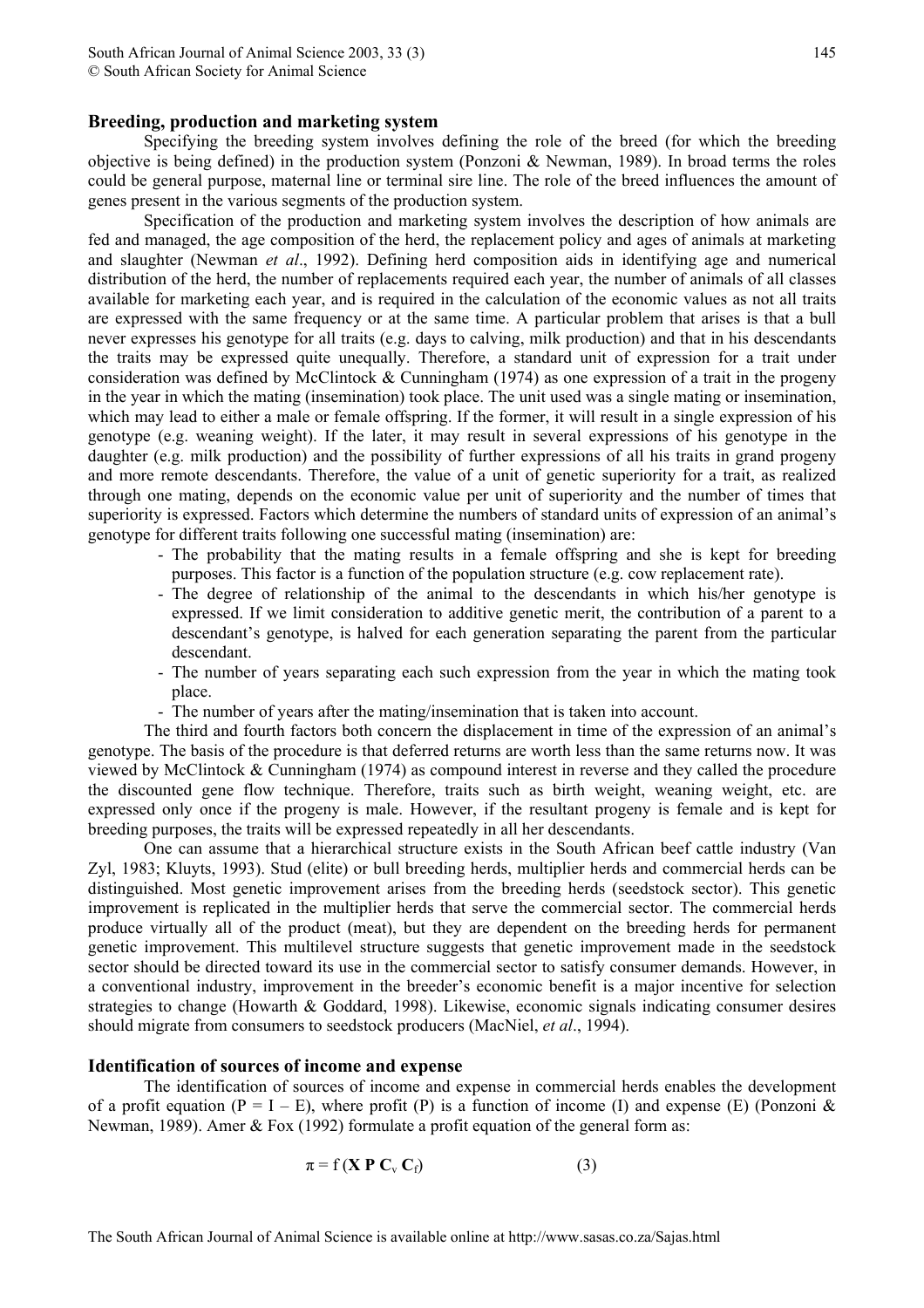where **X** is a vector of traits or animal characteristics, **P** is a vector of output prices,  $C_v$  a vector of variable input prices and  $C_f$  a vector of fixed input prices.  $C_v$  and  $C_f$  are typically considered to be constant for all levels of farm output. Equation (3) for a meat production enterprise can be in the form (Brascamp *et al*., 1985; Smith *et al*., 1986):

$$
\pi = N(nwV - nC_1d - C_2)
$$
\n(4)

where N is the number of breeding females producing n offspring per year, w is weight of the product per offspring with value V per unit grown over d days.  $C_1$  is the cost per day of growth per individual and  $C_2$  is the cost per female per year.

Agricultural economists have frequently used a Cobb Douglas production function to represent the technical relationships between levels of input bundles B and C, and output (y) (Amer *et al*., 1994a):

$$
y = \alpha w B^{\beta} C^{\gamma}
$$
 (5)

For a meat enterprise, w is the carcass weight of individual animals sold and  $\alpha$  is a constant. The exponents  $\beta$  and  $\gamma$  are partial elasticities of production. These show the proportional change in output obtained when the corresponding input bundle is changed by one percent. Profit from an animal enterprise constrained by the Cobb Douglas production function is calculated from the profit equation (Amer *et al*., 1994a):

$$
\pi = yv - Bp_B - Cp_C \tag{6}
$$

where v is the price per unit of output,  $p_B$  and  $p_C$  are prices per unit for inputs B and C, respectively.

Harris (1970) suggested that, in the development of a mathematical function describing the livestock enterprise, income (I) and expense (E) can be combined in different ways as either Profit ( $P = I - E$ ), Return on investment ( $\Phi = I/E$ ) or Cost per unit production ( $Q = E/I$ ). However, Ponzoni (1988) indicated that when P was equal to zero, as suggested by Brascamp *et al*. (1985) and Ф = Q = 1.0, the relative economic values from P, Ф and Q were the same.

The cost of animal products depends primarily upon the efficiency of three basic functions, namely reproduction, female production (milk) and growth of the young (Dickerson, 1970). To assess the economic importance of improvement in each major biological component of performance, it is helpful to separate total costs into those for the producing and reproducing female population as well as progeny growing to market size. Similarly, animal products are obtained directly from the female (milk) and from growth of her progeny (meat). Therefore, income depends on the sale of weaners, surplus heifers and cull cows as well as the value per animal sold. Expenses depend on food intake, the value of the food per kg, husbandry cost, marketing cost as well as fixed costs. Fixed costs are those costs incurred by the producer independent of the level of herd production. All other costs are variable costs and vary with the level of production (Ponzoni, 1986).

#### **Determination of biological traits influencing income and expense**

During this phase the profit equation is expressed as a function of biological traits that impact on income, expense or both (Ponzoni & Newman, 1989). Choosing selection criteria and organising logically based performance recording is difficult unless the traits that have to be improved have been identified and their relative economic importance has been established (Ponzoni, 1986). All criteria with a major impact on the efficiency of commercial production should be reflected in the traits chosen for the breeding objective (Fewson, 1993b). This statement is, however, open to different interpretations as the term "major impact" is ambiguous. It should be noted that in addition to the primary performance traits such as growth rate, feed conversion, feed intake and lean meat percentage, there are also secondary (indirect) traits such as fertility, longevity and calving ease which should be considered as traits having a major impact on efficiency. Furthermore, criteria of product (meat) and quality (marbling, tenderness) are also related to economic efficiency. The major impact of a trait on the efficiency of commercial production should be able to be validated. The term major also implies that a limitation should be set to the number of traits involved in the breeding objective. The economic weights for certain traits may turn out to be negligible. These traits could therefore be excluded from the breeding objective (Weller, 1994). This is, however, difficult to predict *a*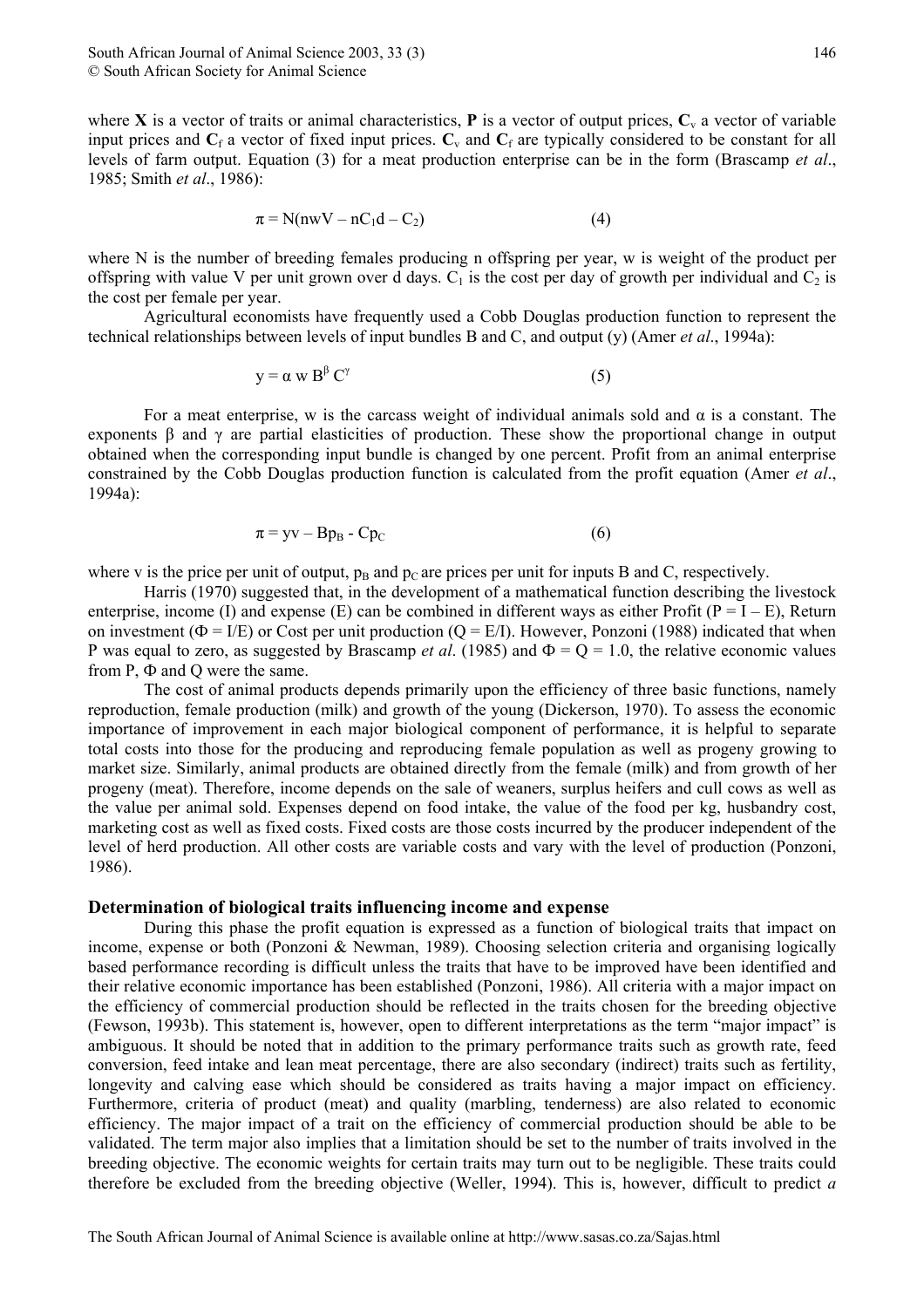*priori*. Since some less important traits may have non-zero economic values, Melton (1995) used t-values to reflect the statistical confidence in the coefficient estimate (economic value). It is important to note that only economic aspects are valid for the choice of traits in the breeding objective, as genetic parameters are considered later when the breeding values are estimated. The paucity of information on economic, phenotypic and genetic parameters for certain traits may, however, discourage the formal derivation of economic values and the inclusion of the trait in the breeding objective.

## **Derivation of economic weights**

The net genetic improvement which can be brought about by selection among a group of animals is the sum of the genetic gains made for the several traits which have economic importance (Hazel, 1943). It is, therefore, logical to weigh the gain made for each trait by the relative economic importance of that trait. Economic theory suggests that optimisation objectives at farm level would cause adjustments in levels of variable inputs and output in response to a genetic trait change (Amer *et al*., 1994a). The estimated effects on farm profits are commonly termed economic weights and are used in selection indices to determine the weight to be placed on each genetic trait when selecting animals so as to maximise profit. Therefore, the relative economic value for each trait depends upon the amount by which profit may be expected to increase for each one unit of improvement in that trait, independent of effects from changes in other traits included in the definition of aggregate breeding value (breeding objective) (Hazel, 1943). Dickerson (1970) defined relative economic importance in terms of expected reduction in cost per unit of equivalent output rather than an increase in profit.

Not all traits in the objective are expressed at the same time, or with the same frequency (Newman *et al*., 1992). These may be accounted for in deriving economic values by either calculating all income and expenses in one year (which accounts for frequency but not time lag) or by discounting (which accounts for both frequency and time lag) (Ponzoni & Newman, 1989). Economic values calculated by different methods and different discount rates (Newman *et al*., 1992) are presented in Table 1.

| Trait                      | Income and       | Discounted gene flow |          |          |  |
|----------------------------|------------------|----------------------|----------|----------|--|
|                            | expense per year | $0\%$                | $5\%$    | 10%      |  |
| Calves weaned /cows joined | 251.63           | 198.45               | 127.40   | 86.83    |  |
| Carcass weight - Steers    | 0.668            | 0.486                | 0.362    | 0.285    |  |
| Heifers                    | 0.361            | 0.160                | 0.120    | 0.094    |  |
| Cows                       | 0.188            | 0.013                | 0.008    | 0.005    |  |
| Food intake – Steers       | $-0.016$         | $-0.012$             | $-0.010$ | $-0.008$ |  |
| Heifers                    | $-0.016$         | $-0.012$             | $-0.010$ | $-0.008$ |  |
| Cows                       | $-0.014$         | $-0.033$             | $-0.012$ | $-0.015$ |  |

**Table 1** Economic values (NZ\$) calculated by different methods and different discount rates

Discounted expressions can be calculated with different programs which are based on the discounted gene flow techniques of McClintock & Cunningham (1974) or the method of diffusion coefficients (McArthur & Del Bosque Gonzalez, 1990). The method of diffusion coefficients differs from the gene flow method in that it accounts only for the delay between the birth of the animal and the first time of expression of the improvement. The gene flow method accounts for the same delay and additionally for the delay between the joining and birth of the animal (Barwick & Graser, 1997). The number of discounted expressions of a trait is a function of the number of progeny or later descendants of the animal in question and the annual discount factor. The discount factor accounts for the fact that economic benefit at time t is more valuable than at time  $t + 1$ . Therefore, traits expressed sooner after selection should receive more emphasis.

The use of profit equations to integrate the cost and returns of a production system was proposed by Moav & Moav (1966) to compare the profitability of lines and crosses. Moav & Hill (1966) used the partial derivatives of the profit equation as economic weights for within-line selection. It should be emphasised that the partial derivatives are taken at mean performance for the traits concerned because the aim is to estimate the effect on profit of changes in these means (Brascamp *et al*., 1985). The profit equation and the economic weights derived from it depend on the perspective taken, whether in the national interest, in the producers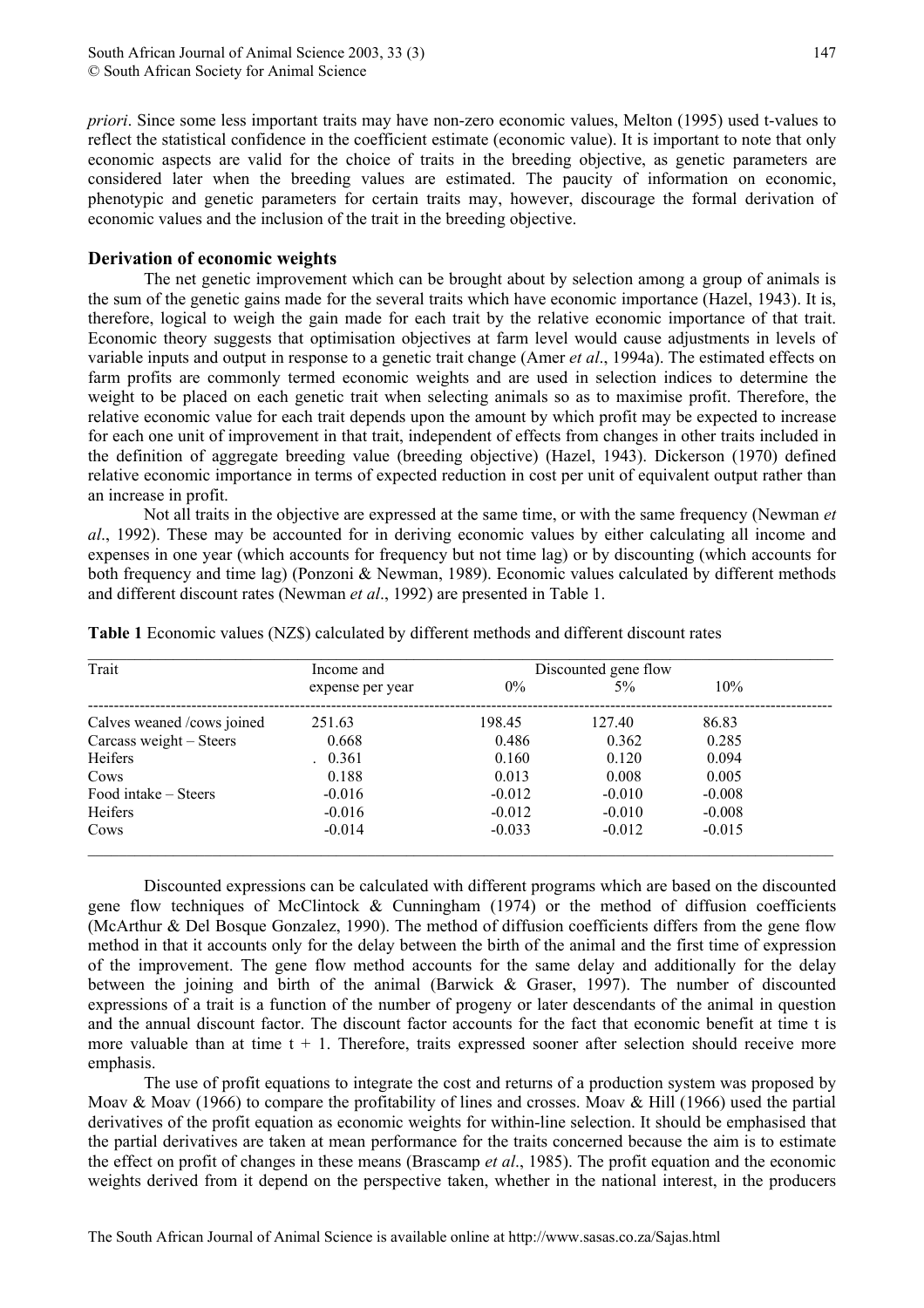interest or per unit of investment made (Brascamp *et al*., 1985). However, the improved stocks have to serve all interests simultaneously since all are involved in the same production system.

The profit equation (4) can also be expressed with different bases, per female, per individual or per unit of product. The relative economic weights (Table 2) are different for the three forms (bases) of the profit equation (Brascamp *et al*., 1985).

**Table 2** Profit equations and economic weights for number of offspring (n), days of growth (d) and weight of product (w) for three bases of evaluation

| Basis of evaluation | Profit equation                           |                         | Economic weight         |                         |
|---------------------|-------------------------------------------|-------------------------|-------------------------|-------------------------|
|                     |                                           | $\delta \pi / \delta n$ | $\delta \pi / \delta d$ | $\delta \pi / \delta W$ |
| Per female          | $P_F = nwV - nC_1d - C_2$                 | $W - C_1d$              | $- nC_1$                | nV                      |
| Per individual      | $P_1 = wV - C_1d - C_2/n$                 | $C_2/n^2$               | $-C_1$                  | V                       |
| Per unit product    | $P_P = V - C_1 d/w - C_2/nw$ $C_2 / n^2w$ |                         | $-C_1/w$                | $1/w^2 (C_1d + C_2/n)$  |

If profit is zero, by considering profit as a cost of production (so called "normal profit" in economics), the relative economic weights are the same for all perspectives. However, this viewpoint of Brascamp *et al*. (1985) uses two assumptions. One is that averages for the traits are independent of the basis of evaluation. The second is that the economic parameters are also independent of the basis of evaluation. This may not be the case.

The use of profit equations for deriving economic weights has led to anomalies both in theory and in practice. According to Smith *et al*. (1986) these anomalies can be removed by imposing two conditions. One is that any extra profit from genetic change that can be matched by rescaling the size of the production enterprise should not be counted since it can be achieved without any genetic change. Only savings in cost per unit of product value should be included. The second condition is that changes that correct previous inefficiency should not be counted. Thus, it is assumed that resources are efficiently used, and changes in output will require proportional changes in input. This means that fixed cost, such as variable cost, should be expressed per unit of output, rather than fixed total enterprise cost (Dickerson, 1970). Application of these two conditions is shown by Smith *et al*. (1986) to give economic weights that are identical on different bases. With rescaling it becomes apparent that the only way real genetic improvements can be obtained is by improving the efficiency of the production system (Smith *et al*., 1986).

McArthur (1987) criticised the rescaling theory of Smith *et al*. (1986), arguing that a farm faces decreasing marginal returns with an increase in the scale of the enterprise and thus, if operating at an optimum, the farm could not scale up its output without a loss of profits per unit of input. Since neither the argument of Brascamp *et al*. (1985) nor that of Smith *et al*. (1986) uses formal production economics theory when addressing the problem of different bases for economic weights, Amer & Fox (1992) proposed a general approach which is based on the neoclassical theory of the firm. This theory has evolved as economists have attempted to explain the behaviour of competitive firms in transforming materials into goods and services desired by consumers. The goals of farm managers are assumed to be profit maximisation or cost minimisation. Amer  $\&$  Fox (1992) considered input prices to be unaffected by genetic improvement due to the relative small shares of individual animal industries in input markets. The model is set in the long run in line with conventional economic theory dealing with technological change. In the long run, costs such as capital investment, which are considered to be fixed in the short run, are treated as variable. Genetic improvement programs involve considerable development and adoption time periods. In the process of developing this approach, Amer & Fox (1992) showed that the conventional approach and the rescaling arguments are based on a very restrictive set of assumptions about the behaviour of farming enterprises.

Tess *et al*. (1983) constructed a deterministic computer model to simulate biological and economic inputs and outputs for life cycle performance. This bioeconomic model simulates the effects of genetic changes in components of performance (weaning rate, growth rate, milk production) on several measures of production efficiency (e.g. feed or monetary inputs/kg of live weight). The approach used in constructing the model was to account as accurately as possible for the biological and economic inputs needed to sustain a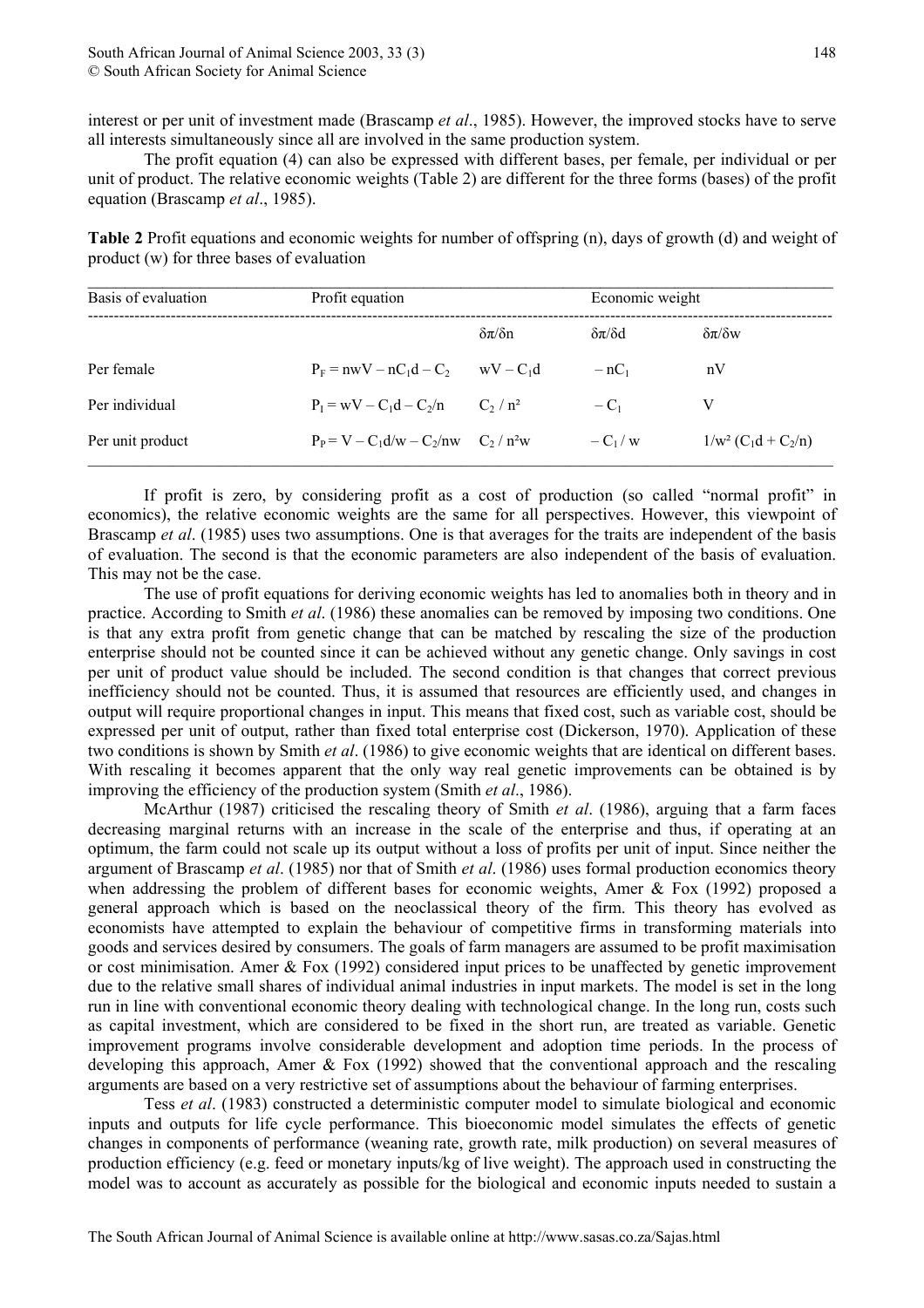predetermined genetic level of performance. Under this approach, inputs (feed and non feed costs) are treated as dependent variables determined by genetic levels for the various performance traits (Tess *et al*., 1983). Groen (1988) also indicated the sensitivity of economic values towards changes in prices and elements that influence quantitative relationships between levels of genetic merit and levels of inputs and outputs. A bioeconomic model was elaborated by Phocas *et al*. (1998) to derive economic values for 25 traits in purebred French beef cattle selection schemes.

Harris & Freeman (1993) used a linear programming model to derive economic weights for yield traits and herd life under various economic conditions and production quotas. The model allowed optimisation of the system over time, simultaneously optimising management, resource and capital allocation as well as optimising future genetics of the animal. A linear programming problem may be written as (Harris & Freeman, 1993):

> max  $z = c'x$  subject to meeting the following linear constraints:  $Ax \leq \geq \Rightarrow b$

where z is the value of the objective function (e.g. net income), **c** is a 1 x n vector of objective function coefficients per unit of activity (e.g. price per unit product), **x** is a n x 1 vector of activity levels (e.g. amount of a certain input), **A** is a m x n matrix of resource or technical coefficients and **b** is a m x 1 vector of resource limits. Two properties characterise a linear programming problem. The first is additivity, in which levels of activities are additive in their combined effect. The second is proportionality, in which a multiplicative relationship exists between units of a resource required and the number of units produced (Harris & Freeman, 1993). Solving a linear programming model involves choosing activities in such a way as to obtain an optimal plan. An optimal plan maximises the objective function and is feasible for satisfying the constraints (Sivarajasingam *et al.* 1984). Linear programs are usually solved iteratively by using a simplex method or variant of this method (Harris & Freeman, 1993).

Conventional selection index theory assumes that the total merit or profitability of animals is a linear function of measurable traits (Hazel, 1943). However, in some cases merit (profit) may be a non-linear function of these traits (Moav & Hill, 1966; Amer *et al*., 1994). Non-linear profit equations cause difficulty because the economic value of a trait is not constant but changes as the population mean changes (Goddard, 1983) and no uniformly "best" solution exists (Pasternak & Weller, 1993). A similar problem may arise when the economic value of a trait depends on management decisions (e.g. herd size, cost of buildings, age at breeding or marketing) taken by the farmer (Groen, 1989). In order to maximise a non-linear profit function it seems reasonable to consider non-linear selection indices (Goddard, 1983). Kempthorne & Nordskog (1959) suggested restricted selection indices while Wilton *et al*. (1968) derived a quadratic index, which minimise the sum of squared differences between the index and genetic merit for a quadratic profit function. Gibson & Kennedy (1990), however, concluded that constrained indices should be avoided for economic genetic selection since the linear index is by definition optimal. This is in agreement with Goddard's (1983) findings, that for any profit equation (even non-linear) the linear index derived by the graphical method of Moav & Hill (1966) either achieves the maximum increase in profit possible for a given intensity of selection, or reaches the maximum of the profit surface with the minimum intensity of selection. This conclusion is in line with the basic assumption of quantitative genetics that it is the additive value of genes which determines response to selection. Estimating of economic weights by  $\mathbf{a} = \partial y / \partial x$  ( $a = \delta \pi / \delta x$ ) should therefore be satisfactory. However, maxima or intermediate optima for some traits may be quite common especially in situations where natural fitness is an important part of profitability (Beilharz *et al*., 1993). In these cases continued use of the index based on **a** = ∂y / ∂**x** will also be unsatisfactory (Goddard, 1983). The economic weights for traits that are already at an optimum, are non-linear (Gibson & Kennedy, 1990). However, unless the non-linearity is extreme, non-linearity will cause second order effects that are of minor importance in relation to the rate of genetic gain expected. In such cases a linear selection index will be very close to optimum. Therefore, the appropriate economic weight for a trait at an optimum is zero, and if the population moves away from the optimum following selection, the economic weight should be continuously adjusted to equal the tangent to the profit curve at the population mean for that trait. This is in agreement with the suggestion of Ponzoni *et al*. (1998) that non-linearity can be accommodated by periodically revising the economic value assigned to the trait in question. Hovenier *et al*. (1993) developed a method to calculate marginal income functions and to derive economic values for traits with an intermediate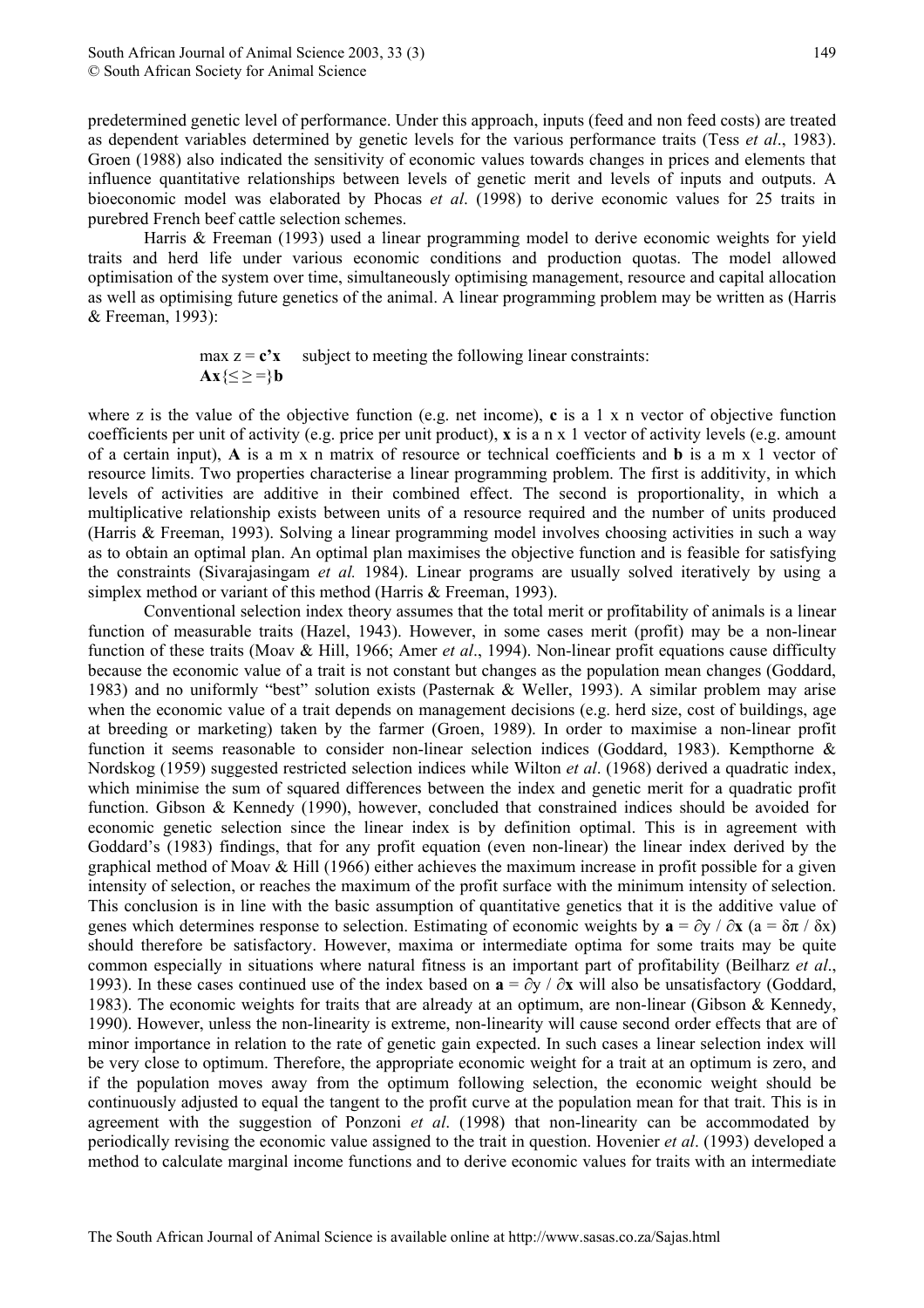optimum. Wilton *et al*. (1998; 2002) described a bioeconomic modelling method to overcome the problems associated with the non-linear relationship between economic value and level of performance in traits.

Bright (1991) concluded that the simplified linear profit equations are likely to be sufficiently accurate in most circumstances. Significant error is only likely to occur when the variable input exhibits a large coefficient or when the trait change is proportionally large. In practice, most individual coefficients tend to be small and trait changes are not likely to be large. However, the economic weight refers to only one production period, whereas in fact the gain from a trait change may well continue into the future (Bright, 1991). Pasternak & Weller (1993) presented an iterative method, based on the method of Moav & Hill (1966) to derive the optimum linear selection index for any number of traits with linear or non-linear profit functions. For non-linear profit functions the index weights will be functions of the trait means prior to selection and to selection intensity. When all traits in the profit function are included in the selection index, Pasternak & Weller (1993) phrased the problem in terms of non-linear programming, as follows:

> maximize:  $f(X + \Phi)$ subject to:  $\mathbf{\Phi} \cdot \mathbf{G}^{-1} \mathbf{P} \mathbf{G}^{-1} \mathbf{\Phi} \leq \mathbf{i}^2$

where  $f(X + \Phi)$  is the profit function of the vector of economic traits after selection, **X** is the vector of trait means prior to selection, **Ф** is the vector of genetic changes in the traits in **X** due to selection, **G** and **P** are the genetic and phenotypic variance-covariance matrices of the traits in **X**, and i is the selection intensity.

Defining the economic value of genetic improvement of different traits requires an adequate description of the production system. Simple profit equations describing the relationship between genetic change and enterprise profit may be adequate for very simple production systems. More complex systems are better described by computer modelling (Bourdon & Brinks, 1987; Lamb *et al*., 1992; Wilton *et al.*, 2002). Amer *et al*. (1994b) used bioeconomic models to derive economic values for a limited number of traits in particular segments of the production system. These ignore the reality that animals must perform in all segments and levels of a production system. Koots & Gibson (1998a) developed a bioeconomic model of an integrated beef production system to derive economic values for genetic improvement of multiple traits. In this study (Koots & Gibson, 1998a) economic values were derived by estimating the change in profit resulting from a small (0.05 phenotypic standard deviation) change in a given trait while holding all other traits constant. The breeding objective was assumed to be profit maximisation.

Selection of beef sires to improve a population of animals (either purebred or composite) and choice of sires to use in commercial production programs involving crossbreeding are two distinctly different aspects of cattle breeding (Wilton *et al.*, 2002). Rankings of sires evaluated for use on a range of populations were found to be sensitive to the means of those populations. Evaluations of purebred sires based on progeny results in that population would, therefore, be inappropriate for use in commercial populations or for breed improvement of a population to use in crossbreeding. Customisation of evaluations is possible through bioeconomic models for variables such as price grids and population means as influenced by choices of breeds and crossbreeding programs (Wilton *et al*., 1998).

Studies by Bourdon & Brinks (1987) and MacNiel *et al*. (1994) have treated traits as being independent of each other. However, in constructing bioeconomic models for estimation of economic values, careful attention must be paid to the exact definition of traits and the inter-relationships among them (Koots & Gibson, 1998a). Since the conversion of economic values to selection index weights assumes linear genetic relationships among traits, no allowance is made for non-linear relationships among traits. Apart from being an over-simplification of reality, this approach can lead to unrealistic impressions about the potential value of genetic change by attributing substantial economic values to each trait of a highly interdependent set. Since selection indices are linear, the non-linear interdependencies among traits cannot be accounted for in subsequent derivations of selection indices and should be accounted for by directly incorporating them into the model (Koots & Gibson, 1998a).

According to Wolfovà *et al*. (1995) two different procedures for calculating economic weights for ordered categorical traits in cattle can be found in the literature. The first approach is that an increase in the frequency in one class is connected with exactly the same decrease in frequency of one of the adjacent classes. In calculating the economic weight only changes in the frequencies of these two classes were considered. The second approach assumed an underlying normal distribution and the economic weight for the transformed (liability) trait were calculated.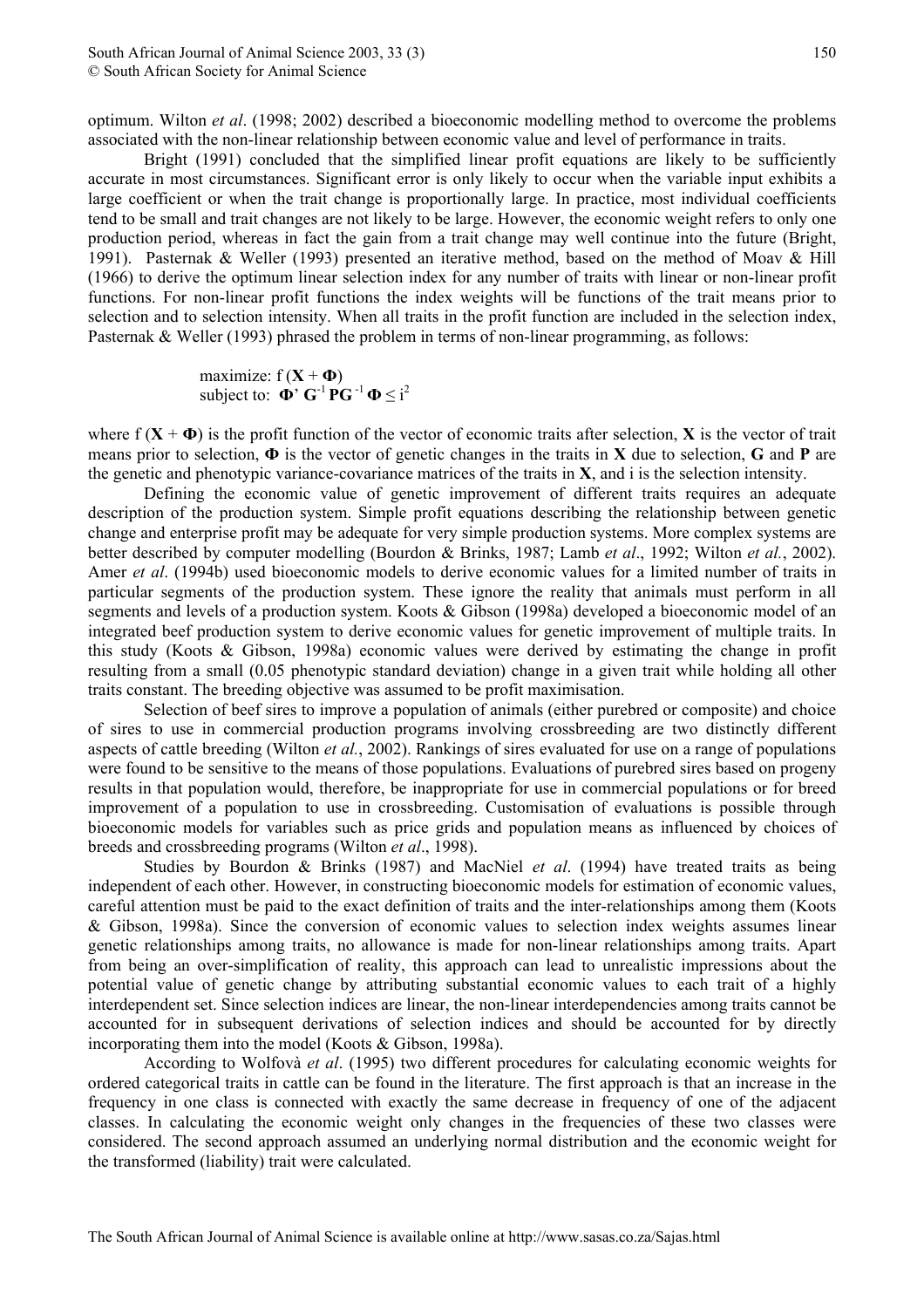South African Journal of Animal Science 2003, 33 (3) © South African Society for Animal Science

Economic values/weights may vary from breed to breed, between sexes or from region to region within the same breed. This is illustrated in Table 3 (Amer *et al*., 1994b).

**Table 3** Economic values (\$/animal) for changes of 1% of the mean in average daily gain (ADG)  $(+12g/day)$ , feed intake (FI) (- 80 g/day), dressing percentage (DP) (+6%) and fat depth (FD) (- 0.1mm) for breeds by sex

|                  | ADG |     | FI           |     | DP  |     | FD     |        |
|------------------|-----|-----|--------------|-----|-----|-----|--------|--------|
| Sex <sup>a</sup> | S   | H   | <sup>S</sup> | Н   | S   | Η   | S      | H      |
| <b>Breed</b>     |     |     |              |     |     |     |        |        |
| Charolais        | 3.8 | 4.0 | 1.9          | 1.9 | 8.5 | 8.1 | $-0.8$ | $-0.9$ |
| Simmental        | 4.0 | 4.1 | 1.9          | 1.8 | 8.2 | 8.0 | $-0.6$ | $-0.9$ |
| Limousine        | 4.2 | 4.2 | 1.9          | 1.8 | 8.0 | 7.6 | $-0.5$ | $-1.1$ |
| Hereford         | 3.4 | 2.8 | 1.4          | 1.3 | 7.9 | 6.6 | 0.8    | 0.3    |
| Angus            | 3.4 | 2.5 | 1.4          | 1.1 | 7.7 | 5.9 | 0.6    | $-0.1$ |

 $a_S$  – steers; H - heifers

Differences in economic weight for ADG between breeds and sexes can be attributed to differences in the number of days on feed and the dressing percentage for each breed. Daily feed intake economic weights were also affected by number of days on feed for each breed. Differences in dressing percentage can be attributed to the higher slaughter weights of exotic breeds compared to British breeds and of steers relative to heifers. However, these differences in economic weights are relatively small and are unlikely to affect the efficiency of selection (Amer *et al*., 1994b).

Economic values may change, even while the breeding program is in progress if permanent shifts in market demand occur (Hazel, 1943). Amer *et al*. (1994a) extended a neoclassical economic model, based on the Cobb Douglas type production function, to the long run and found that the absolute size of economic weights can depend to a large extent on the profit equation method used. This is in agreement with the findings of Melton *et al*. (1979; 1993). Groen (1989), Koots & Gibson (1998b), Lazenby *et al*. (1998) and St-Onge *et al*. (2002) found that absolute and relative economic values vary with fluctuations in prices and costs. For instance, the economic value of mature size decreases with an increase in feed costs. In addition, different management (production) systems, different marketing systems and different genotypes (breed role, relative performance of traits) gave markedly different economic values (Wilton *et al*., 1968; Bourdon & Brinks, 1987; Lamb *et al*., 1992; Hazel *et al*., 1994; Koots & Gibson, 1998b). This is illustrated in Table 4 (Koots & Gibson, 1998a)

**Table 4** Estimated economic values for traits under a pure-breeding or rotational crossing system (PB), a dam line (DL) and a sire line (SL)

| Trait                     | <b>PB</b> | DL      | <b>SL</b> |
|---------------------------|-----------|---------|-----------|
| Mature size (kg)          | 3.62      | $-1.33$ | 3.24      |
| Calving ease $- d$ (% U)  | 3.81      | 6.49    | 4.56      |
| Calving ease – m $(\%$ U) | 3.81      | 10.98   | 0.00      |
| Cow fertility             | 14.72     | 18.56   | 0.00      |
| Calf survival             | 17.53     | 18.11   | 9.43      |
| Cow survival              | 3.72      | 4.24    | 0.00      |
| Peak milk yield           | 0.45      | 0.46    | 0.00      |

An example of the influence of the relative performance of traits on economic values is the level of performance in reproductive traits (Table 5) and the relationship between market weight and carcass grade. The economic values for improvement in cow fertility traits depend on the phenotypic values of the traits. Definition of breeding objectives is, therefore, complicated because the phenotypic values for reproductive traits are expected to vary across farms and years and might also change with genetic progress (Amer *et al*.,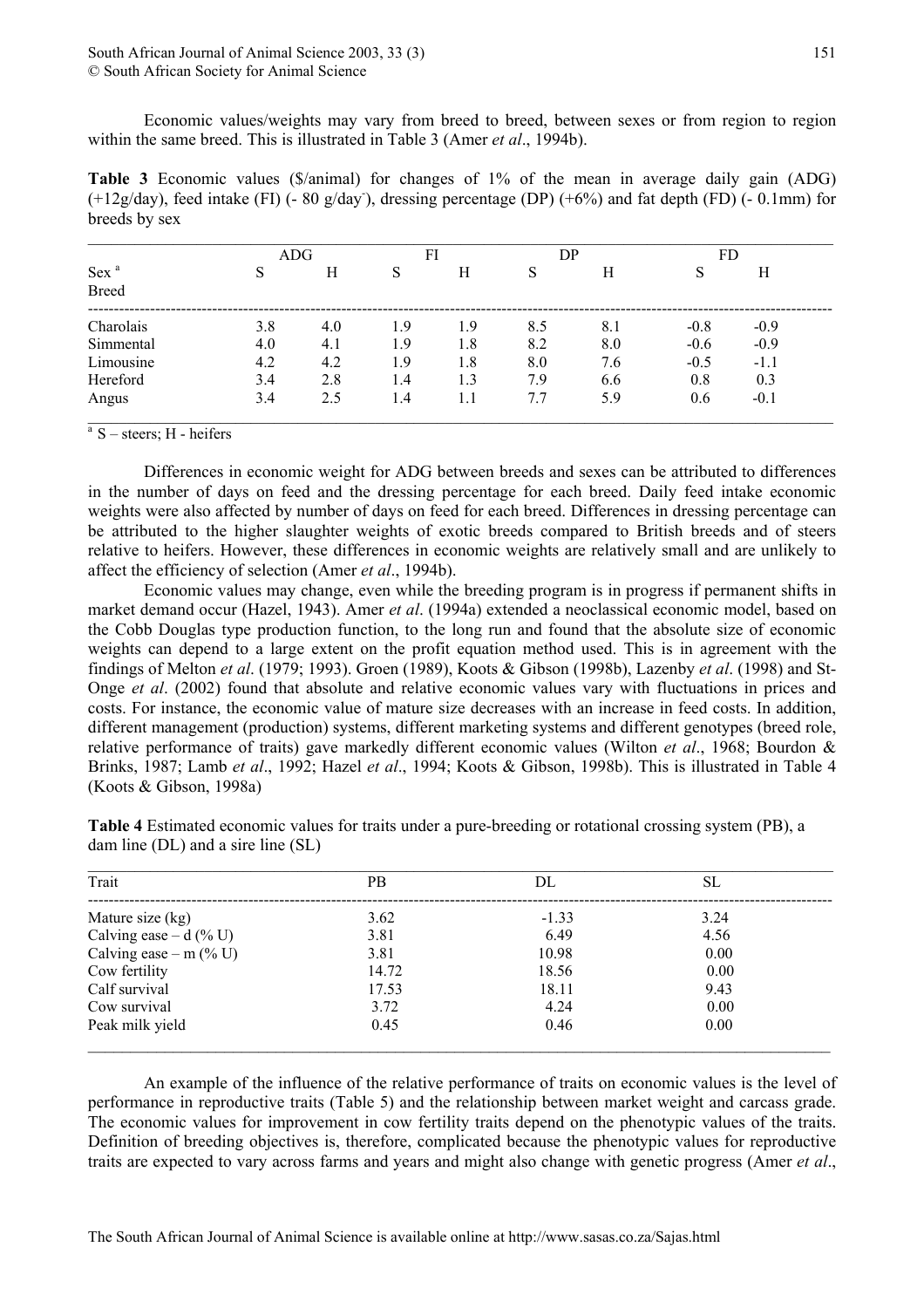1996). Moav & Hill (1966) also demonstrated that, the higher the present level of reproductive performance, the greater the improvement necessary to produce the same increase in profit.

**Table 5** Economic values (£ / 1% change) for conception rate (CR), interval to first post partum estrus (PPI) and calving day (CD) in four herds at either high or low levels of performance in these traits (Amer *et al*., 1996)

| Trait                        |      | <b>CR</b> | PPI     |         | <b>CD</b>          |       |
|------------------------------|------|-----------|---------|---------|--------------------|-------|
| Level of performance<br>Herd | High | Low       | Long    | Short   | $5\%$ <sup>a</sup> | 10%   |
| $\mathbf{A}$                 | 0.13 | 0.13      | $-0.37$ | $-0.20$ | 0.50               | 0.84  |
| $\boldsymbol{B}$             | 0.10 | 0.13      | $-0.37$ | $-0.20$ | 0.44               | 0.85  |
| ${\bf C}$                    | 0.34 | 0.70      | $-2.77$ | $-0.92$ | 0.63               | 1.13. |
| D                            | 0.21 | 0.49      | $-2.22$ | $-0.56$ | 0.60               | 1.02  |

Notter *et al*. (1979) showed that important economic traits (high economic values) for maternal breeds (breed role) include components of reproductive rate and weaning weight (milk), but that only growth rate, mature size, calving ease and carcass quality are primary for terminal sire breeds. Economic values are also likely to vary across years (Amer *et al*., 1996). This suggests a customised approach to estimation of economic values may be warranted. In practice, however, the effects of changes in economic values depend on which traits appear in the index (Koots & Gibson, 1998b). Although many traits were insensitive to changes in production systems, economic values for fertility, calf survival and mature weight did fluctuate considerably (Table 4).

Australian researchers developed a PC program to derive economic weights for beef cattle (Barwick, 1993). This program is a beef breeding objectives and selection indexing package designed for use with genetic evaluation systems (Schneeberger *et al*., 1992). It is a decision aid which combines EBV's and targets them at the needs of the commercial beef producer. A similar program was developed to compare animals across breeds and crosses (mate or breed of cow is also important) and considers different markets Wilton *et* al. (1998; 2002). Wilton *et* al. (1998; 2002) compared the ranking of Charolais bulls for traits such as post-weaning gain (carcass weight), back fat thickness and marbling, when mated to Charolais x Angus cows and purebred Charolais cows, for different markets (replacement heifers, specialised market for smaller carcass with high degree of marbling). Bulls ranked differently with different mates and for different markets. This is due to the non-linearity of pricing grids for different markets.

Koots & Gibson (1998b) concluded that a small number of selection indices might be sufficient to cover a wide range of production and economic circumstances. Simm *et al*. (1986) also concluded that the selection indices derived by them were fairly insensitive to changes in economic and genetic parameters, and should be sufficiently robust for use in a practical improvement program. If one trait or a few traits dominates the index [as measured by the product of the economic weight (a) and the heritability (h²) for the trait] the efficiency of index selection will be sensitive mainly to changes in that trait (Smith, 1983). If there is a balance among traits in the index (similar ah² values) then only moderate losses in efficiency may be incurred through changes in the economic weights.

According to Howarth & Goddard (1998) diversity between breeding objectives exists at three different levels. It can exist within a single production and marketing system where different objectives may be defined for different lines (e.g. terminal sire and dam lines). Within a single livestock industry several different breeding objectives may be required to define the overall economic objective. This situation would arise when differences between production and marketing systems existed. Between countries, different breeding objectives may be required to maximise the benefits of selection to the country involved. Howarth & Goddard (1998) suggested either a specialised or an averaged objective where selection was for the average of the different objectives. The choice depends on the time horizon, the size of the breeding herd (when taking the effects of inbreeding and genetic drift into account) and the correlations between objectives. This is in agreement with the findings of Wilton (1986) that breeding objectives is difficult to establish because of interactions with a range of factors which may broadly be classified as environmental. One of these factors is the structure of the industry, by which is meant the segmentation of the industry into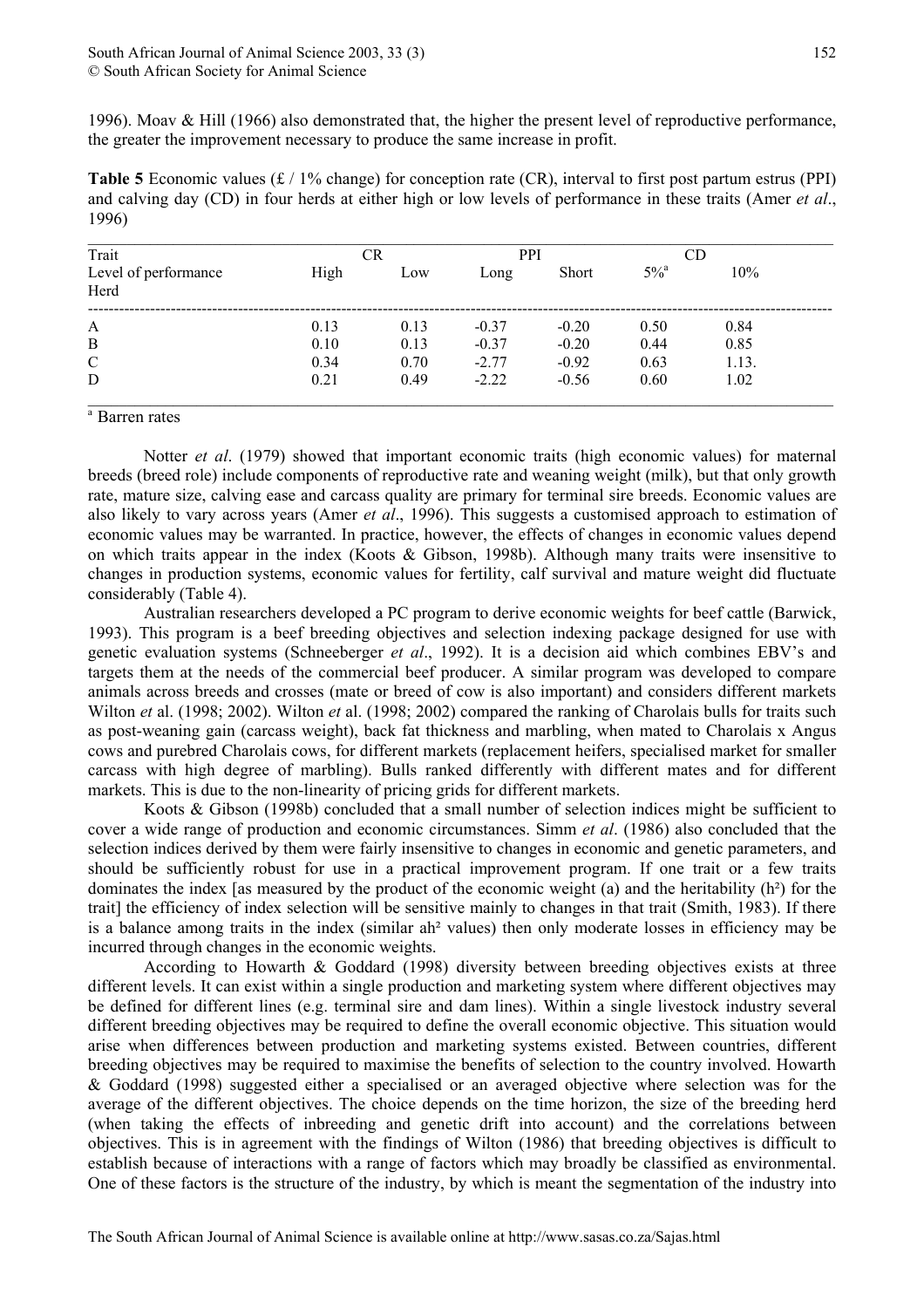purebred and commercial herds. Another set of factors relates to the programs of producing beef. These include market standards as well as level and intensity of production. A third factor is the set of resource constraints or limitations which typically include capital, feed, labour and land (Wilton, 1986).

To summarise, the modelling methods to derive economic weights can be divided into simulation, dynamic programming and profit functions (Weigel *et al*., 1995). Harris & Freeman (1993) subdivided simulation modelling into positive (data analysis) and normative (bio-economic modelling) methods. However, whatever method is used to estimate economic values, it is necessary to derive accurate profit functions (Von Rohr *et al*., 1999). This means that returns and costs associated with a change in population mean due to selection must be accounted for. By expressing profit as a function of traits in the breeding objective, the economic values can be obtained by differentiating with respect to each trait, and evaluating the partial derivative at the mean value of all other traits (Ponzoni & Newman, 1989). When estimating the economic value of a trait only terms involving that trait need to be considered, as other terms vanish on differentiation.

Note that in Figure 1 (Amer & Fox, 1992) the slope of the profit curve, calculated as the partial derivative of Equation (3) with respect to the animal characteristic (trait) of interest, is taken to be the appropriate economic weight. When (3) is non-linear, partial derivatives are calculated at the level of the population mean for the specific trait.





It is often easier to work with economic weights if they are all scaled relative to each other. The easiest way of doing this is to standardise weights by dividing through the standard deviation of each trait, so that the value now refers to a change of one (usually phenotypic) standard deviation in each trait (Table 6). Urioste *et al*. (1998) expressed economic values in actual monetary units and also in units of additive genetic standard deviations ( $\sigma_A$ ). The absolute value of the latter expression ( $|EV| \times \sigma_A$ ) enables the comparison of traits in terms of 'economic–genetic' variation available. Alternatively, economic weights can be expressed as a proportion of the value of one trait (usually the smallest value). The expression of economic weights per unit of genotypic and phenotypic standard deviation is important because not all traits are measured in the same unit (Munoz-Luna *et al.*, 1988). The economic weight per  $\sigma_p$  is important for economists while the economic weight per  $\sigma_A$  and per  $\delta G$  is of use to geneticists and breeders.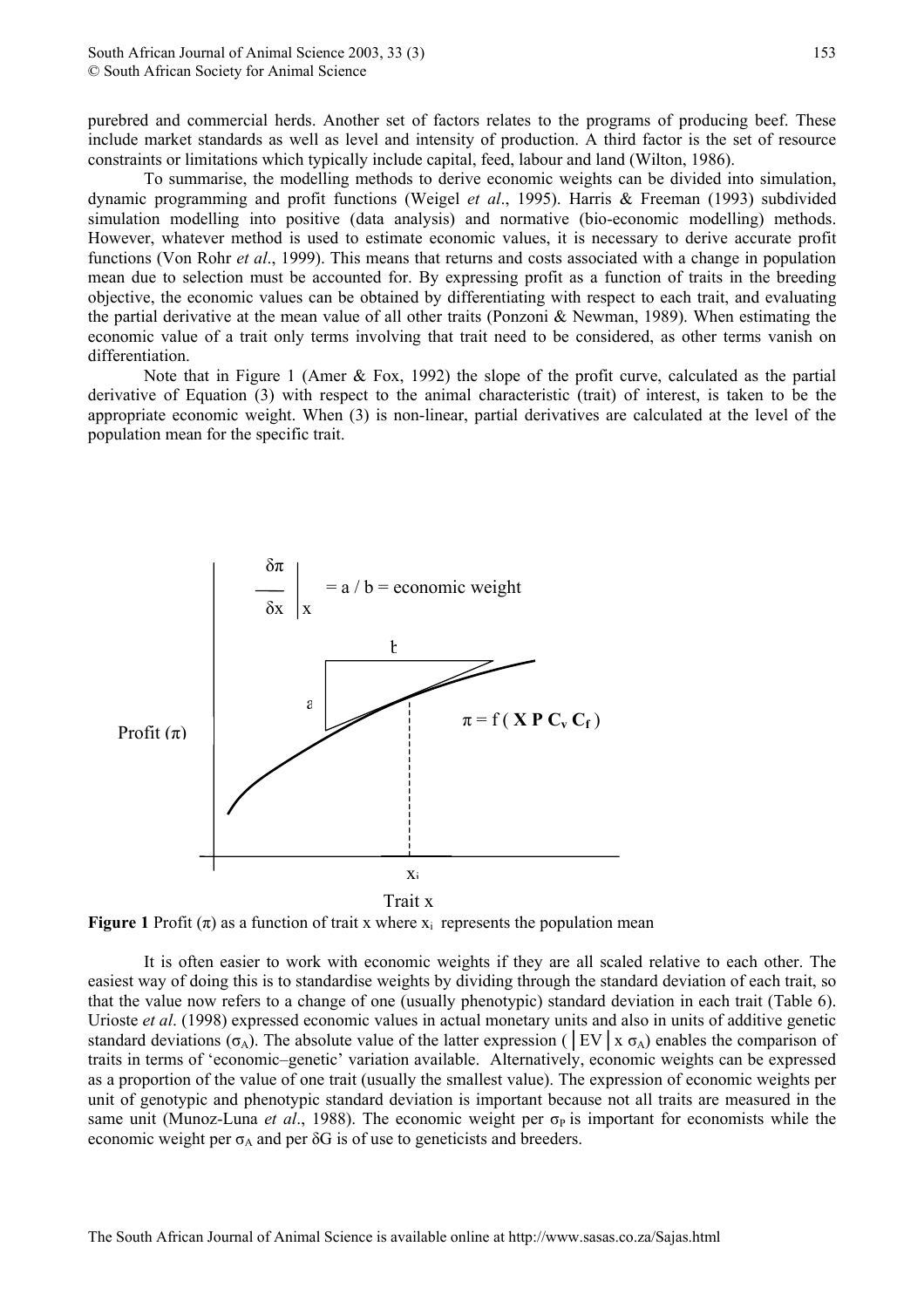| Trait<br>Method of expression | Weaning<br>weight $(kg)$ | ADG<br>g/day | Age at<br>slaughter (days) | Milk Yield<br>(kg) | Mature<br>weight $(kg)$ | Dystocia $(\% )$ |
|-------------------------------|--------------------------|--------------|----------------------------|--------------------|-------------------------|------------------|
| Per unit used                 | 158.12                   | 15269.51     | 62.11                      | 79.34              | $-83.49$                | $-169.14$        |
| Per $\sigma_P$                | 3130.78                  | 2443.12      | 2670.59                    | 31737.83           | $-4174.63$              | -4888.33         |
| Per $\sigma_A$                | 1434.70                  | 1424.57      | 1710.01                    | 15868.91           | $-1913.06$              | $-1466.50$       |
| Per $\delta G^a$              | 657.46                   | 830.66       | 1094.94                    | 7934.46            | -876.67                 | $-439.90$        |

**Table 6** Expressions of economic weights for different traits as either per unit used, per  $\sigma_{P}$  per  $\sigma_A$  and per δG (Munoz-Luna *et al*., 1988)

 $a^a \delta G = i \cdot h \cdot \sigma A$ ,  $i = 1$ ; ADG – average daily gain

Trait economic values, and thus relative economic values, can only be estimated. They depend on estimates of future production system characteristics, including future prices. This highlights the need for revision of economic values at reasonable intervals of time. Economic values should, however, not be changed continuously in an attempt to chase short term fluctuations of the market, but they should be reexamined if market values appear to have changed in a way likely to last for some time.

## **Concluding remarks**

Breeding and management involve decisions followed by actions. Decisions are based on information of the environment, markets, and traits and on differences between animals and groups of animals. The better the information is, the better the decisions, the more effective the actions and the better the chance of maintaining or increasing profitability in the short and long term.

Performance recording is the systematic measurement of performance traits or of indicators of performance. These records become a data bank and, upon proper manipulation and analysis, are used in breeding and management programs to improve decision making. Performance recording will increasingly be involved in maximising the value of the information per unit of investment in terms of either money and/or time. This means effectively addressing the problem of what traits should be measured, how and when they should be measured and what other data should be recorded. Furthermore, performance recording will increasingly become central to all genetic improvement initiatives, especially as pressures to describe the product (animal) and to increase productivity and product quality, intensify. However, performance recording schemes have been put in place before viable breeding objectives and relative economic values have been evaluated. This defect needs to be addressed.

Unless more effective animal genetic improvement activity for meaningful breeding goals is introduced and sustained, many developing countries will, in future, experience even greater difficulty to meet their food and agricultural imperatives (Djemali & Wrigley, 2002). The effectiveness of breeding strategies depends heavily on the degree of compatibility between production systems, the animal component and physical environment, the social, political and economic environments and the livestock general and specific producer targets. When this context is clearly defined and adequate to support genetic improvement activities, the definition of meaningful breeding goals and the design and implementation of breeding strategies which are increasingly and sustainably used by farmers is feasible.

Animal genetic improvement as an element of livestock development can offer valuable tools to help meet the overall livestock development objective (LDO), if a structured process based on specific frames is dealt with properly prior to deciding what the breeding goals should be and before the detailed operational design of the program is finalised (Djemali & Wrigley, 2002). This sequential analysis should be based on the principles of strategic planning (including a SWOT-analysis) and end with the formulation of a sustainable LDO. This sustainability should make verifiable contributions to improve livestock productivity, reduce the level of risk and uncertainty, increase the protection and effective management of natural resources, be economically viable and meet consumers' needs in a cost effective manner as well as being socially acceptable to both breeders and consumers. The risk of breeding schemes comprises the variance of the selection response and the inbreeding (drift variance) (Meuwissen, 1998), the uncertainty in long term market trends (Lazenby *et al.*, 1998) as well as possible socio-political change (Land, 1981). Grundy *et al*. (1998) and Meuwissen (1998) presented methods to deal with the risk associated with inbreeding. For the genetic improvement element the LDO analysis will have delivered the required institutional, economic and production information. This formal approach is especially important for genetic interventions because of the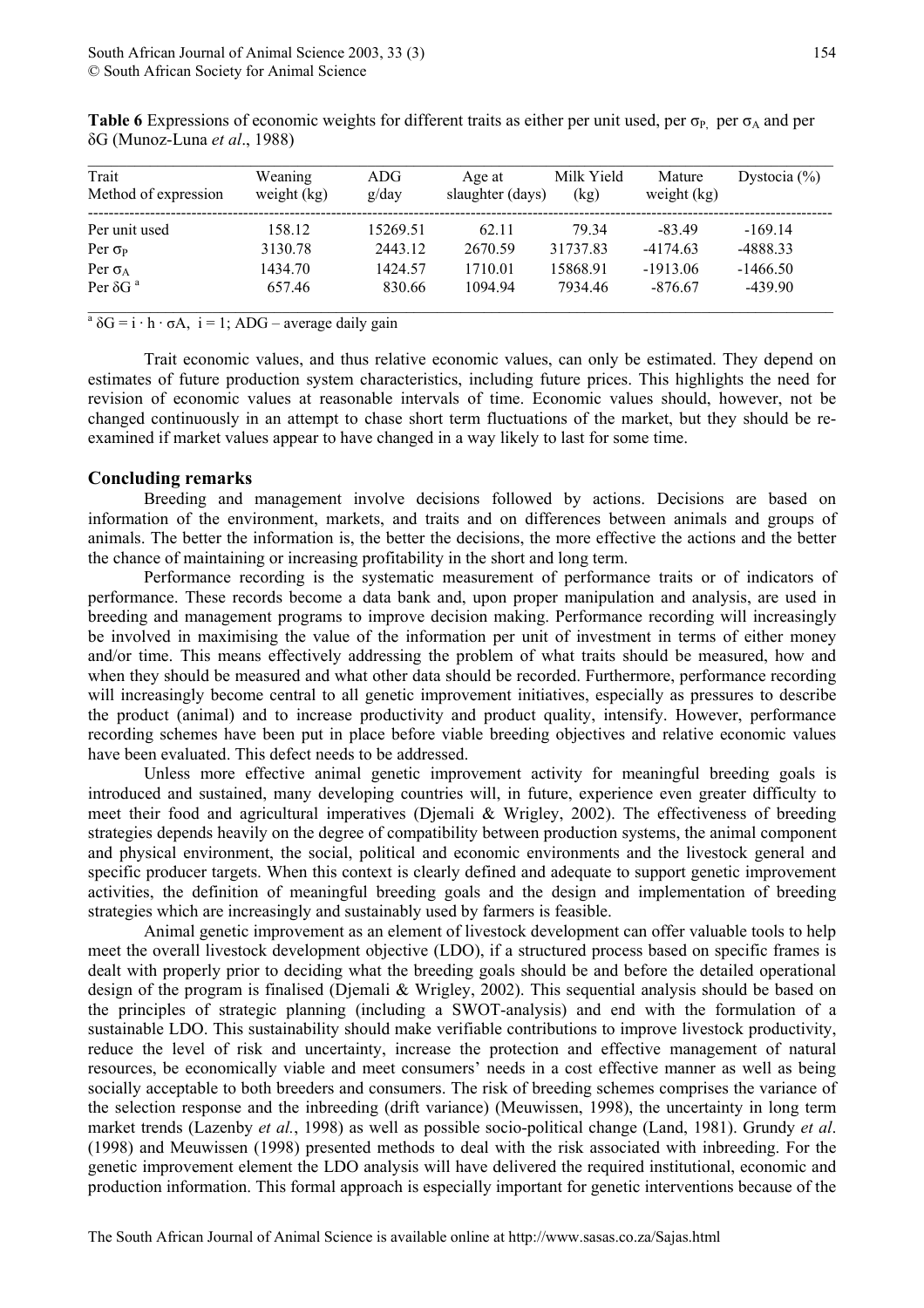The basic approach to genetic improvement in the beef industry is summarised by the so-called Modern Breeding Approach (Hammond, 1991). According to this approach only three primary components cover all formal and practical aspects of breeding:

- The breeding objective which establishes the direction to breed in economic terms. Although this has been done intuitively in the industry to date, it can also be done using formal calculation. In future it will be necessary to use a formal approach, as outlined above, if the beef industry is to maximise the exploitation of genetics.
- Genetic evaluation which provides the estimates of genetic merit for each animal. Genetic evaluation enables animals to be ranked on their overall economic merit, for a particular breeding objective. These two components are linked by the selection index which is a formally or mentally derived combination of EBV's which has the maximum association with the breeding objective.
- Breeding program design establishes the optimum selection and mating structure.

Meuwissen (1998) also emphasised the fact that definition of breeding objectives, design of breeding strategies and genetic evaluation are interacting components of a genetic improvement program that often cannot satisfactorily be dealt with in isolation. The approach outlined by Hammond (1991) not only requires the identification of different markets and the establishment of market requirements but also that costeffective and accurate measurements exist which relate to all traits in the breeding objective. This is not currently the case for the range of major production-marketing combinations in the beef industry. Better low cost, direct and indirect measurements of reproduction, production and product, which can be taken early in life, needs to be established. Finally, estimation of the necessary parameters such as economic values, heritabilities and correlations provides the formal backbone to the total breeding operation.

## **References**

- Amer, P.R. & Fox, G.C., 1992. Estimation of economic weights in genetic improvement using neoclassical production theory: an alternative to rescaling. Anim. Prod. 54, 341-350.
- Amer, P.R., Fox, G.C. & Smith, C., 1994a. Economic weights from profit equations: appraising their accuracy in the long run. Anim. Prod. 58, 11-18.
- Amer, P.R., Kemp, R.A., Fox, G.C. & Smith, C., 1994b. An economic comparison of beef cattle genotypes for feedlot traits at their optimal slaughter end point. Can. J. Anim. Sci. 74, 7-14.
- Amer, P.R., Lowman, B.G. & Simm, G., 1996. Economic values for reproduction traits in beef suckler herds based on a calving distribution model. Livest. Prod. Sci. 46, 85-96.
- Barwick, S.A., 1993. B-Object: A PC-Program to derive economic weights for beef cattle. In: Design of livestock breeding programs. Anim. Genet. Breed. Unit, Univ. New England, Armidale, NSW.
- Barwick, S.A. & Graser, H., 1997. Calculating and interpreting Breedobject results. In: Breedobject. Training and Accreditation School Handbook. Anim. Genet. Breed. Unit, Univ. New England, Armidale, NSW.
- Barwick, S.A., Fuchs, W. & Fenwick, R., 1991. Breeding objectives and selection indices for use with Breedplan: B-Object. In: Handbook International Breedplan School. Anim. Genet. Breed. Unit, Univ. New England, Armidale, NSW.
- Beilharz, R.G., Luxford, B.G. & Wilkinson, J.L., 1993. Quantitative genetics and evolution: Is our understanding of genetics sufficient to explain evolution? J. Anim. Breed. Genet. 110, 161-170.
- Bourdon, R.M., 1997. Understanding animal breeding. Prentice-Hall, New Jersey.
- Bourdon, R.M. & Brinks, J.S., 1987. Simulated efficiency of range beef production. 1. Growth and milk production. J. Anim. Sci. 65, 943-955.
- Brascamp, E.W., Smith, C. & Guy, D.R., 1985. Derivation of economic weights from profit equations. Anim. Prod. 40, 175-180.
- Bright, G., 1991. Economic weights from profit equations: appraising their accuracy. Anim. Prod. 53, 395- 398.
- Charteris, P.L., Garrick, D.J. & Newman, S., 1998. Customized selection indices for New Zealand's beef cattle industry. Proc. 6<sup>th</sup> Wrld. Cong. Genet. Appl. Livest. Prod., Armidale, NSW., 25, 379-382.
- Crow, J.F., 1986. Basic concepts in population, quantitative, and evolutionary genetics. Freeman, New York. Cunningham, E.P., Moen, R.A. & Gjedrem, T., 1970. Restriction of selection indexes. Biometrics 26, 67-74.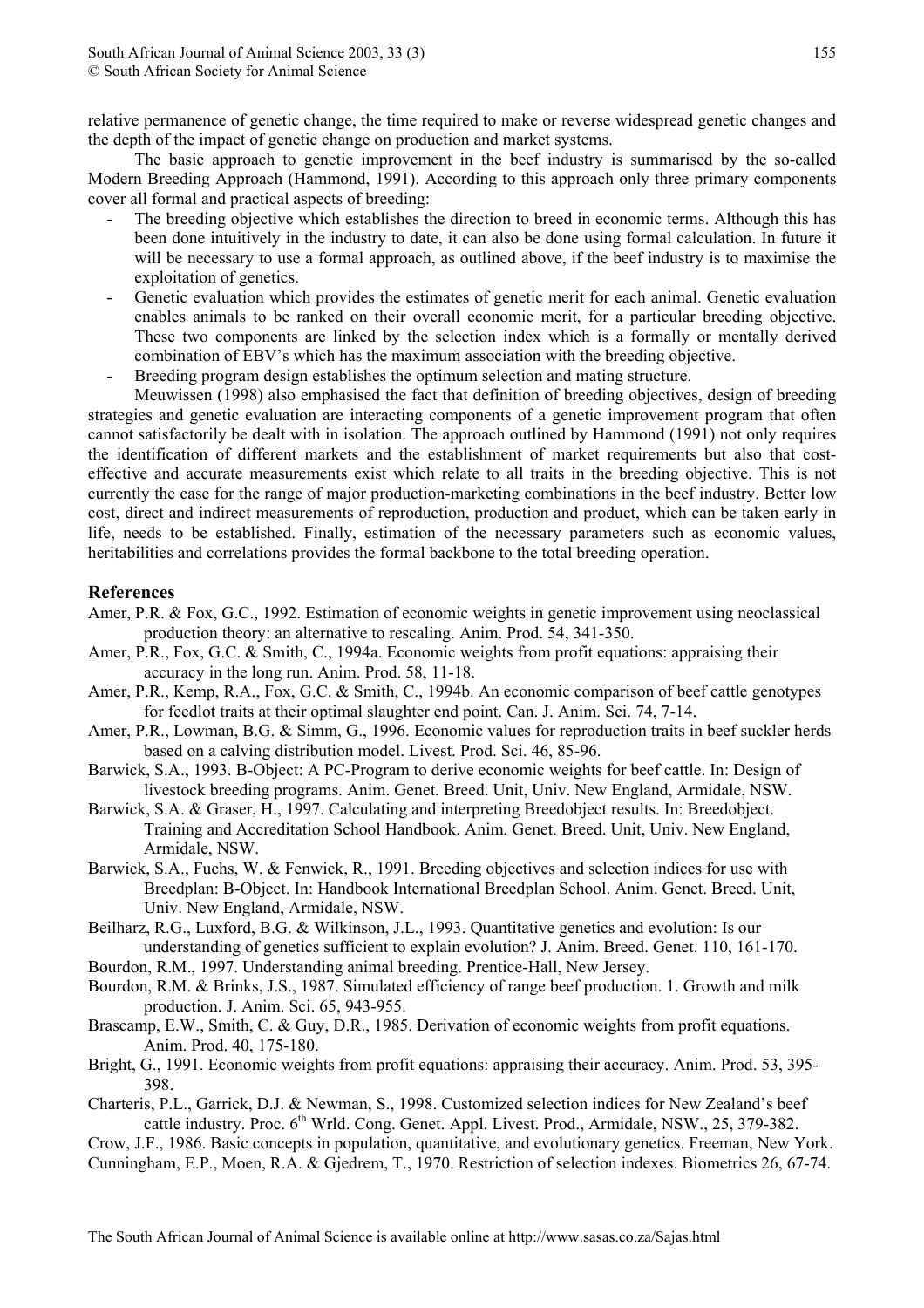- Dekkers, J.C.M., 1991. Estimation of economic values for dairy breeding goals: bias due to sub-optimal management policies. Livest. Prod. Sci. 29, 131-149.
- Dickerson, G., 1970. Efficiency of animal production molding the biological components. J. Anim. Sci. 30, 849-859.
- Djemali, M. & Wrigley, J., 2002. Tailoring genetic improvement to meet the overall livestock development objective. Proc.  $7<sup>th</sup>$  Wrld. Cong. Genet. Appl. Livest. Prod., Montpellier, France, 33, 299-306.
- Du Plessis, M. & Roux, C.Z., 1998. Economic weights for Holstein Friesian traits in South Africa. S. Afr. J. Anim. Sci. 28, 140-145.
- Du Plessis, M. & Roux, C.Z., 1999. A breeding goal for South African Holstein Friesians in terms of economic weights in percentage units. S. Afr. J. Anim. Sci. 29, 237-244.
- Falconer, D.S. & Mackay, T.F.C., 1996. Introduction to quantitative genetics. Prentice-Hall, London.
- Fewson, D., 1993a. Operational design of breeding programs. In: Design of livestock breeding programs. Anim. Genet. Breed. Unit, Univ. New England, Armidale, NSW.
- Fewson, D., 1993b. Definition of the breeding objective. In: Design of livestock breeding programs. Anim. Genet. Breed. Unit, Univ. New England, Armidale, NSW.
- Gibson, J.P. & Kennedy, B.W., 1990. The use of constrained selection indexes in breeding for economic merit. Theor. Appl. Genet. 80, 801-805.
- Goddard, M.E., 1983. Selection indices for non-linear profit functions. Theor. Appl. Genet. 64, 339-334.
- Groen, A.F., 1988. Derivation of economic values in cattle breeding: A model at farm level. Agric. Syst. 27, 195-213.
- Groen, A.F., 1989. Economic values in cattle breeding. 1. Influences of production circumstances in situations without output limitations. Livest. Prod. Sci. 22, 1-16.
- Grundy, B., Villanueva, B. & Woolliams, J.A., 1998. Dynamic selection procedures for constrained inbreeding and their consequences for pedigree development. Proc 6<sup>th</sup> Wrld Cong. Genet. Appl. Livest. Prod., Armidale, NSW., 25, 355-358.
- Hammond, K., 1991. Performance recording from ratios to BLUP. In: Handbook International Breedplan School. Anim. Genet. Breed Unit, Univ. New England, Armidale, NSW.
- Harris, B.L. & Freeman, A.E., 1993. Economic weights for milk yield traits and herd life under various economic conditions and production quotas. J. Dairy Sci. 76, 868-879.
- Harris, D.L., 1970. Breeding for efficiency in livestock production: Defining the economic objectives. J. Anim. Sci. 30, 860-865.
- Harris, D.L. & Newman, S., 1994. Breeding for profit: Synergism between genetic improvement and livestock production. A Review. J. Anim. Sci. 72, 2178-2200.
- Hazel, L.N., 1943. The genetic basis for constructing selection indexes. Genetics 28, 476-490.
- Hazel, L.N. & Lush, J.L., 1943. The efficiency of three methods of selection. J.Hered. 33, 393-399.
- Hazel, L.N., Dickerson, G.E. & Freeman, A.E., 1994. Symposium: Selection index theory. The selection index – Then, now and for the future. J. Dairy Sci. 77, 3236-3251.
- Hovenier, R., Brascamp, E.W., Kanis, E., Van der Werf, J.H.J. & Wassenberg, A.P.A.M., 1993. Economic values of optimum traits: The example of meat quality in pigs. J. Anim. Sci. 71, 1429-1433.
- Howarth, J.M. & Goddard, M.E., 1998. Maximizing response and profit under multiple objective selection. Proc. 6<sup>th</sup> Wrld. Cong. Genet. Appl. Livest. Prod., Armidale, NSW., 25, 359-362.
- James, J.W., 1982. Proc. 2<sup>nd</sup> Wrld. Cong. Genet. Appl. Livest. Prod., Madrid, Spain, 5, 130-139.
- Kempthorne, O. & Nordskog, A.W., 1959. Restricted selection indices. Biometrics 15, 10-19.
- Kluyts, J.F., 1993. Die teelstruktuur en genetiese analise van die Brahmanras met klem op moontlikhede vir genetiese verbetering. (Afrikaans) MSc (Agric) thesis. University of Pretoria, South Africa.
- Koots, K.R. & Gibson, J.P., 1998a. Economic values for beef production traits from a herd level bioeconomic model. Can. J. Anim. Sci. 78, 29-45.
- Koots, K.R. & Gibson, J.P., 1998b. Effects of production and marketing circumstances on the economic values for beef production traits. Can. J. Anim. Sci. 78, 47-55.
- Lamb, M.A., Tess, M.W. & Robison, O.W., 1992. Evaluation of mating systems involving five breeds for integrated beef production systems: Cow-calf segment. J. Anim. Sci. 70, 689-699.
- Land, R.B., 1981. An alternative philosophy for livestock breeding. Livest. Prod. Sci. 8, 95-99.
- Lazenby, M.T., Miller, S.P. & Wilton, J.W., 1998. Effect of a change in price relationships on trait emphasis when selecting commercial beef bulls. Proc.  $6<sup>th</sup>$  Wrld. Cong. Genet. Appl. Livest. Prod., Armidale, NSW., 25, 371-374.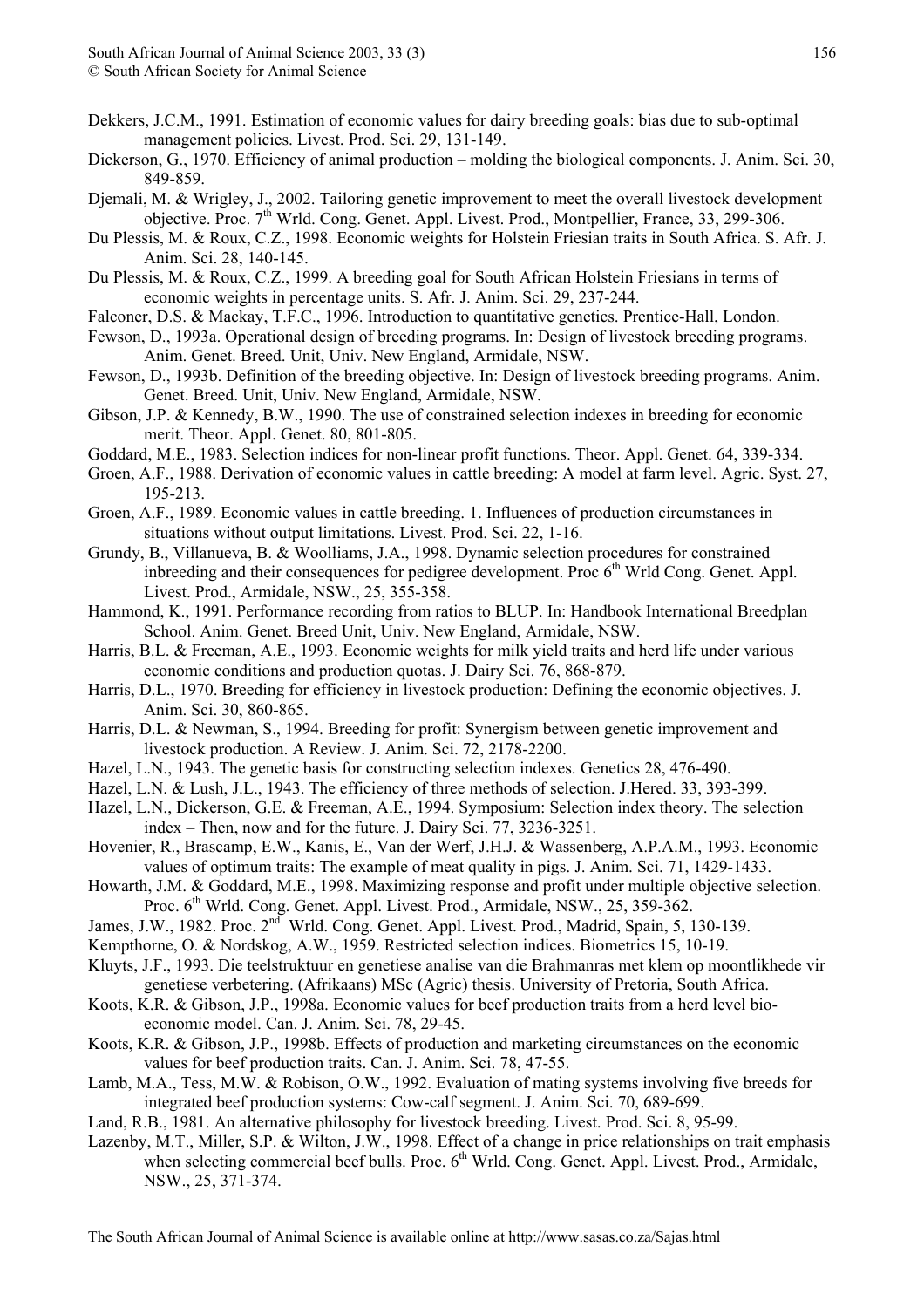- MacNiel, M.D., Newman, S., Enns, R.M. & Stewart-Smith, J., 1994. Relative economic values for Canadian beef production using specialized sire and dam lines. Can. J. Anim. Sci. 74, 411-417.
- McArthur, A.T.G., 1987. Weighting breeding objectives an economic approach. Proc. 6<sup>th</sup> Conf. Assoc. Advmt. Anim. Breed. Genet., Perth, Australia, 6, 187-197.
- McArthur, A.T.G. & Del Bosque Gonzalez, A.S., 1990. Proc. 8<sup>th</sup> Conf. Assoc. Advmt. Anim. Breed. Genet. Hamilton and Palmerston North, New Zealand, 8, 103-109.
- McClintock, A.E. & Cunningham, E.P., 1974. Selection in dual purpose cattle populations: defining the breeding objective. Anim. Prod. 18, 237-247.
- McDaniel, C & Darden, W.R., 1987. Marketing. Allyn and Bacon, Inc, Massachusetts.
- Melton, B.E., 1995. Attaching economic figures to production traits. http:/www.animal.ufl.edu/extension/beef/documents/SHORT95/MELTON.HTM
- Melton, B.E., Heady, E.O. & Willham, R.L., 1979. Estimation of economic values for selection indices. Anim. Prod. 28, 279-286.
- Melton, B.E., Willham, R.L. & Heady, E.O., 1993. A note on the estimation of economic values for selection indices: a response. Anim. Prod. 59, 455-459.
- Meuwissen, T.H.E., 1998. Risk management and the definition of breeding objectives. Proc. 6<sup>th</sup> Wrld. Cong. Genet. Appl. Livest. Prod., Armidale, NSW., 25, 347-354.
- Moav, R. & Hill, W.G., 1966. Specialized sire and dam lines. IV. Selection within lines. Anim. Prod. 8, 375- 390.
- Moav, R. & Moav, J., 1966. Profit in a broiler enterprise as a function of egg production of parent stocks and growth rate of their progeny. Br. Poult. Sci. 7, 5-15.
- Munoz-Luna, A., Yadav, S.B.S. & Dempfle, L., 1988. Derivation of economic weights for several traits for the Rubia-Gallega cattle in Spain. J. Anim. Breed. Genet. 105, 372-383.
- Newman, S., Morris, C.A., Baker, R.L., & Nicoll, G.B., 1992. Genetic improvement of beef cattle in New Zealand: Breeding objectives. Livest. Prod. Sci. 32, 111-130.
- Notter, D.R., Sanders, J.O., Dickerson, G.E., Smith, G.M. & Cartwright, T.C., 1979. Simulated efficiency of beef production for a Midwestern cow-calf-feedlot management system. J. Anim. Sci. 49, 70-83.
- Pasternak, H. & Weller, J.I., 1993. Optimum linear indices for non-linear profit functions. Anim. Prod. 55, 43-50.
- Phocas, F., Renand, G. & Mènissier, F., 1998. Results from a bioeconomic model for French beef cattle breeding objectives. Proc. 6<sup>th</sup> Wrld. Cong. Genet. Appl. Livest. Prod., Armidale, NSW., 25, 343-346.
- Ponzoni, R.W., 1986. A profit equation for the definition of the breeding objective of Australian Merino sheep. J. Anim. Breed. Genet. 103, 342-357.
- Ponzoni, R.W., 1988. The derivation of economic values combining income and expense in different ways: An example with Australian Merino sheep. J. Anim. Breed. Genet. 105, 143-153.
- Ponzoni, R.W. & Newman, S., 1989. Developing breeding objectives for Australian beef cattle breeding. Anim. Prod. 49, 35-47.
- Ponzoni, R.W., Atkins, K.D., Barwick, S.A. & Newman, S., 1998. Taking breeding objective theory to application: Experiences with the programs "Object" and "Breedobject". Proc 6<sup>th</sup> Wrld. Cong. Genet. Appl. Livest. Prod., Armidale, NSW., 25, 375-378.
- Schneeberger, M., Barwick, S.A., Crow, G.H. & Hammond, K., 1992. Economic indices using breeding values predicted by BLUP. J. Anim. Breed. Genet. 109, 180-187.
- Simm, G., Smith, C. & Prescott, J.H.D., 1986. Selection indices to improve the efficiency of lean meat production in cattle. Anim. Prod. 42, 183-193.
- Sivarajasingam, S., Burnside, E.B., Wilton, J.W., Pfeifer, W.C. & Grieve, D.G., 1984. Ranking dairy sires by a linear programming dairy farm model. J. Dairy Sci. 67, 3015-3024.
- Smith, C., 1983. Effects of changes in economic weights on the efficiency of index selection. J. Anim. Sci. 56, 1057-1064.
- Smith, C., 1985. Scope for selecting many breeding stocks of possible economic value in the future. Anim. Prod. 41, 403-412.
- Smith, C., James, J.W. & Brascamp, E.W., 1986. On the derivation of economic weights in livestock improvement. Anim. Prod. 43, 545-551.
- Smith, H.F., 1936. A discriminant function for plant selection. Ann. Eugenics 7, 240-250.
- St-Onge, A., Hayes, J.F. & Cue, R.I., 2002. Economic values of traits for dairy cattle improvement estimated using field recorded data. Can. J. Anim. Sci. 82, 29-39.